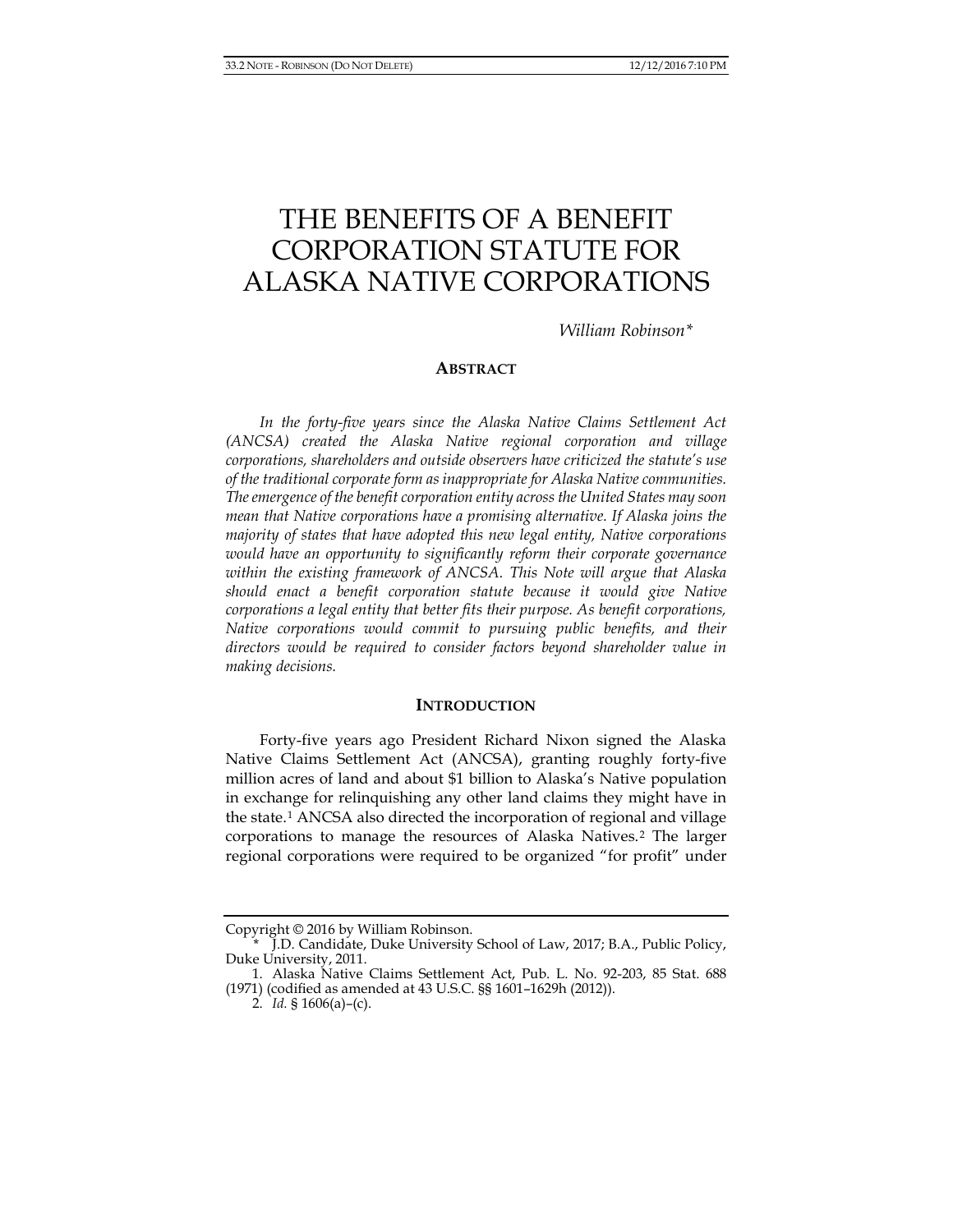Alaska state law.[3](#page-1-1) Congress and the Alaska Natives who advocated for the statute hoped the corporations would foster self-determination among Alaska Natives, allowing them to serve as stewards of the land and assets they received under ANCSA.[4](#page-1-2)

<span id="page-1-8"></span><span id="page-1-7"></span><span id="page-1-0"></span>Although many have recognized that ANCSA was a significant legislative accomplishment for Alaska Natives,<sup>[5](#page-1-3)</sup> both Native corporation shareholders and outside observers have argued that the corporation was the wrong legal entity to effectuate the broad objectives of the Native corporations and ANCSA.[6](#page-1-4) Critics of the Native corporation model have argued that corporate law and its imposition of shareholder primacy is at odds with Alaska Native culture and many of the broader goals of Native corporations.[7](#page-1-5) For instance, Native corporation shareholders may prefer that Native corporation directors be required to consider factors other than maximizing dividends and shareholder value.<sup>[8](#page-1-6)</sup> While ANCSA

<span id="page-1-4"></span>6. *See* Eric C. Chaffee, *Business Organizations and Tribal Self-Determination: A Critical Reexamination of the Alaska Native Claims Settlement Act*, 25 ALASKA L. REV. 107, 146 (2008) (arguing that Native corporations should be allowed to operate with "nonprofit goals"); *see also* Morgan Howard, *Dividends Do Not Define Success for Alaska Native Corporations*, ALASKA DISPATCH NEWS, Oct. 23, 2014, http://www.adn.com/article/20141023/dividends-do-not-define-success-

alaska-native-corporations (arguing that Native corporations have a broader purpose than paying out dividends and should instead value the collective over the individual in assessing how to benefit shareholders).

<span id="page-1-5"></span>7. *See, e.g.*, CERT. OF INC., AHTNA INC., ART. III (June 23, 1972) (stating a corporate purpose "to promote the economic, social, cultural and personal wellbeing of all Natives"); *see also* Chaffee, *supra* note [6,](#page-1-0) at 133 ("One major problem with forcing Alaska Native communities to adopt the corporate form is that corporations measure success by financial performance, rather than by success in land stewardship."); *see also* Native corp. charters, etc.; *but see* Linda O. Smiddy, *Responding to Professor Janda—The U.S. Experience: The Alaska Native Claims Settlement Act (ANCSA) Regional Corporation as a Form of Social Enterprise*, 30 VT. L. REV. 823, 825 (2006) ("There is some evidence that Natives have adapted the business corporation form to reflect both Native cultural traditions involving collective relationships to land and subsistence economies and a Western culture characterized by private property, individual rights, and market capitalism.").

<span id="page-1-6"></span>8. *See, e.g.*, Howard, *supra* note [6](#page-1-0) (writing in an op-ed, Howard, a village corporation director, argues that Native corporations should weigh broader

<sup>3.</sup> *Id.*

<span id="page-1-2"></span><span id="page-1-1"></span><sup>4.</sup> *See* DONALD CRAIG MITCHELL, TAKE MY LAND, TAKE MY LIFE: THE STORY OF CONGRESS'S HISTORIC SETTLEMENT OF ALASKA NATIVE LAND CLAIMS, 1960-1971 541 (2001) ("ANCSA was an unprecedented experiment in Native American economic self-determination that Alaska Natives actively participated in crafting.").

<span id="page-1-3"></span><sup>5.</sup> *See, e.g.*, *id.* (arguing that ANCSA was not forced upon Alaska Natives by Congress, but that Alaska Natives played a major role in advocating for the law); *see also* Robert T. Anderson, *Alaska Native Rights, Statehood, and Unfinished Business*, 43 TULSA L. REV. 17, 32 (2007) (ANCSA "has been praised by many in terms of the amounts of land and money awarded, but others have decried [its] failings with respect to tribal sovereignty and protection of hunting, fishing, and gathering rights.").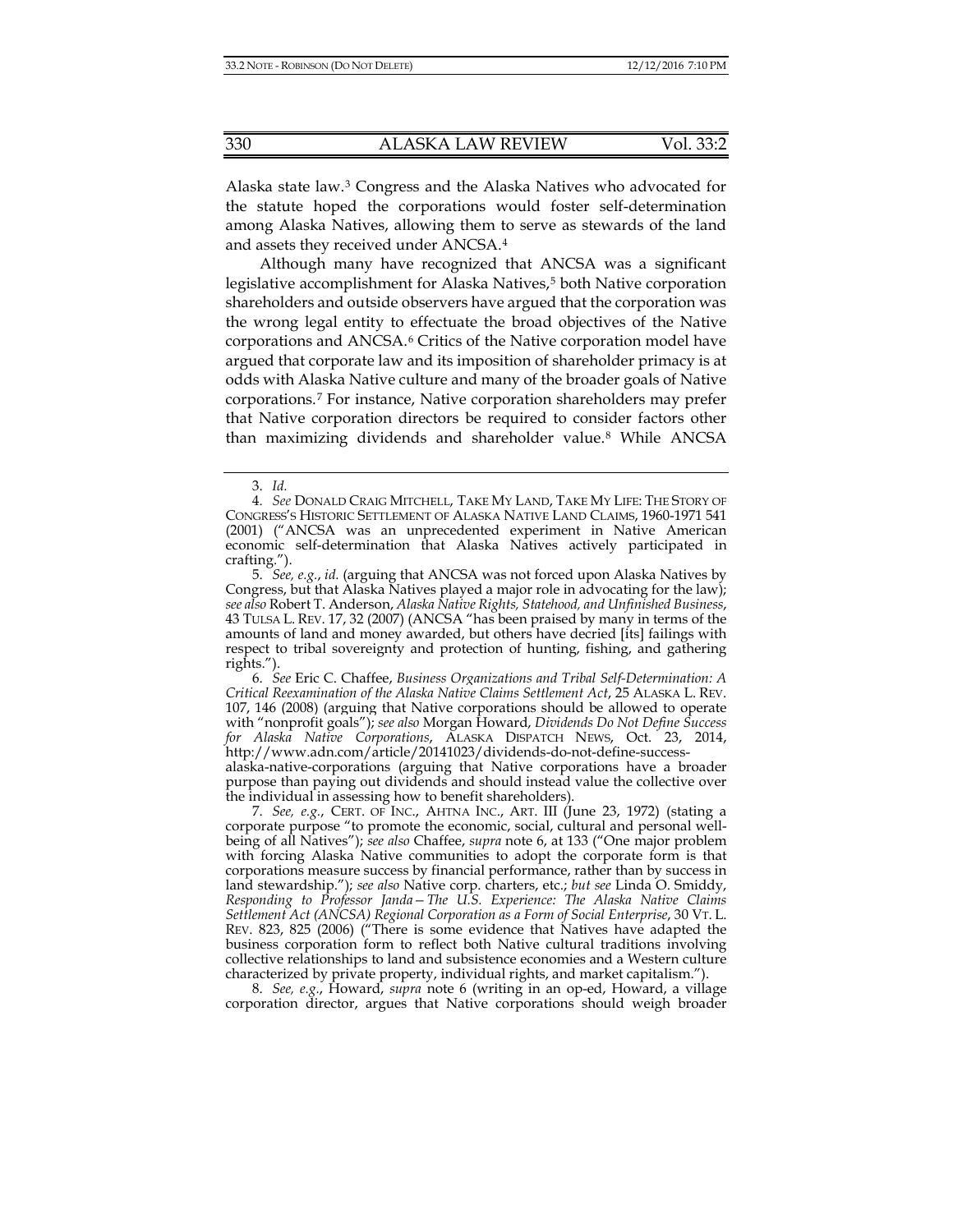requires that regional corporations exist as "for profit" entities under Alaska law, some have argued that Native corporations would be better off as legal entities that more closely resemble non-profits.[9](#page-2-0) For the past forty-five years, no such quasi-non-profit legal entity has existed in Alaska,[10](#page-2-1) and Native corporations have had no transformative alternative option to consider.[11](#page-2-2) However, that may soon change.[12](#page-2-3)

In 2016, Alaska's House of Representatives considered whether to pass a bill that would have allowed businesses to incorporate as benefit corporations (commonly referred to as "B Corps") under state law.[13](#page-2-4) If Alaska had passed the benefit corporation statute, it would have joined the majority of states that have already enacted similar statutes.[14](#page-2-5) Under the proposed legislation, Native corporation shareholders would have been able to vote on whether to convert to benefit corporations.[15](#page-2-6) If a Native corporation became a benefit corporation, its directors would be required to consider a range of factors beyond maximizing dividends and shareholder value.[16](#page-2-7) The Native corporation would also need to commit to pursuing public benefits, and report biennially on its progress in furthering these objectives.[17](#page-2-8) Directors would risk liability to the public if they failed to pursue these broad goals.[18](#page-2-9) Converting to a benefit corporation would be a significant legal transformation for a Native corporation. This Note will argue that, given the criticism of Native corporations that has persisted since ANCSA's enactment, Native corporations and their shareholders should at least have the chance to consider making this transformation.

Part I of this Note gives an overview of the Alaska Native corporations, tracing their history and some criticism received in the last

objectives than dividend maximization).

<span id="page-2-0"></span><sup>9.</sup> Chaffee, *supra* note [6,](#page-1-0) at 146. ANCSA requires Native corporations to be organized "for profit." 43 U.S.C. § 1606(d) (2012). Furthermore, the Native corporations have shareholders while non-profits may not have shareholders. *Id.*

<span id="page-2-1"></span><sup>10.</sup> *See generally* Daniel William Fessler, *The Alaska Corporations Code: The Forty-Ninth State Claims the Middle Ground*, 7 ALASKA L. REV. 1 (1990) (explaining the distinctive aspects of the Alaska Corporations Code).

<span id="page-2-2"></span><sup>11.</sup> They could potentially become limited liability companies, but their duties to members would not be dramatically different from their duties to shareholders.

<span id="page-2-3"></span><sup>12.</sup> *See* H.R. 49, 29th Leg., 1st Sess. (Alaska 2015) (proposing a new incorporation method for businesses).

<sup>13.</sup> *Id.*

<span id="page-2-9"></span><span id="page-2-8"></span><span id="page-2-7"></span><span id="page-2-6"></span><span id="page-2-5"></span><span id="page-2-4"></span><sup>14.</sup> RESPONSIFY, SOCIAL ENTERPRISE LAW TRACKER, http://www.socentlawtracker.org/#/bcorps (last visited Sept. 22, 2016) (United States map displaying state legislation on benefit corporations from 2009 to 2016).

<sup>15.</sup> Alaska H.R. 49, sec. 2 (amending ALASKA STAT. § 10.60.010).

<sup>16.</sup> *Id.* (amending ALASKA STAT. §§ 10.60.030–10.60.500).

<sup>17.</sup> *Id.*

<sup>18.</sup> *Id.* (amending ALASKA STAT. § 10.60.300).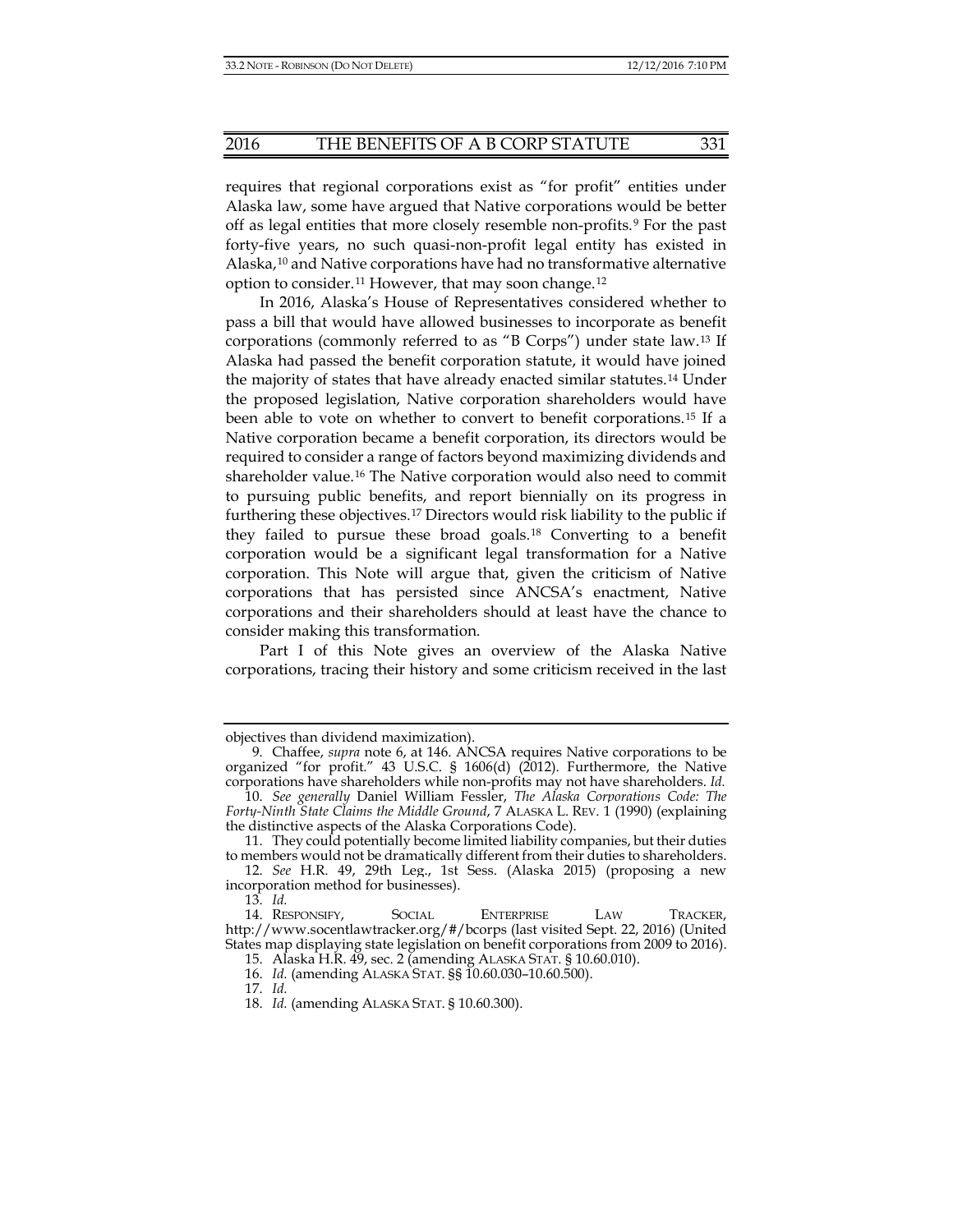forty-five years.[19](#page-3-1) Part II describes the emergence of the benefit corporation entity in the U.S. and examines the implications of its possible introduction in Alaska. Part III argues that Alaska should seize the opportunity to pass a benefit corporation statute, and thus give Native corporations the chance to consider an alternative legal entity.

## **I. OVERVIEW OF ANCSA'S ALASKA NATIVE CORPORATIONS**

Following Alaska's first major oil strike in 1957 and its statehood two years later, oil companies began advocating<sup>[20](#page-3-2)</sup> for resolution of the uncertainty around Alaska Native land ownership in the state.[21](#page-3-3) Congress enacted ANCSA in 1971 as a comprehensive response.<sup>[22](#page-3-4)</sup> The statute deals almost entirely with land.[23](#page-3-5) Under ANCSA, Alaska Natives gave up "any claim" they might have to about 360 million acres of land in exchange for 45.5 million acres and \$962.5 million.[24](#page-3-6)

<span id="page-3-0"></span>ANCSA required that regional corporations be formed "for profit" under Alaska law to manage these assets.<sup>[25](#page-3-7)</sup> ANCSA also required the formation of village corporations, and some assets were transferred to these local entities.[26](#page-3-8) Village corporations typically received the "surface estate."[27](#page-3-9) Regional corporations received some of the surface estate, but also acquired the resource-rich "subsurface estate."[28](#page-3-10)

24. Chaffee, *supra* not[e 6,](#page-1-0) at 109.

<span id="page-3-10"></span><span id="page-3-9"></span><span id="page-3-8"></span><span id="page-3-7"></span><span id="page-3-6"></span>25. 43 U.S.C. § 1606(d); twelve regional corporations were created, plus a thirteenth for Alaska Natives not residing in Alaska. *Id.* § 1606(a), (c).

26. 43 U.S.C. § 1607(a).

28*. Id.*

<span id="page-3-1"></span><sup>19.</sup> Anderson*, supra* note [5,](#page-1-7) at 31 ("Passage of the ANCSA in 1971 was undoubtedly the most important event in the history of Alaska Native people since 1867. If one views it from the perspective of the state and oil companies' intent on development of oil and gas at Prudhoe Bay, ANCSA was a resounding success.")

<span id="page-3-2"></span><sup>20.</sup> MITCHELL, *supra* not[e 4,](#page-1-8) at 3–4; *see also* Anderson*, supra* not[e 5,](#page-1-7) at 28 (stating that possibly the most important pressure behind ANCSA's enactment "was the fact that the state and federal governments' effort to construct a pipeline to transport oil from newly discovered oil fields . . . was thwarted by Native claims to aboriginal title.").

<sup>21.</sup> Chaffee, *supra* not[e 6,](#page-1-0) at 116.

<span id="page-3-4"></span><span id="page-3-3"></span><sup>22.</sup> Alaska Native Claims Settlement Act, Pub. L. No. 92-203, 85 Stat. 688 (1971) (codified as amended at 43 U.S.C. §§ 1601–1629h (2012)).

<span id="page-3-5"></span><sup>23.</sup> *See* DAVID S. CASE & DAVID A. VOLUCK, ALASKA NATIVES AND AMERICAN LAWS 35 (3d ed. 2012) (describing ANCSA as having a "relatively narrow purpose" to settle land claims and explaining that the statute "primarily describes the express procedures whereby land settlement was to be achieved.") [hereinafter CASE & VOLUCK]; *see also* Anderson, *supra* note [5,](#page-1-7) at 40 (stating that ANCSA did not address tribal self-governance issues or hunting, fishing, and gathering rights of Alaska Natives).

<sup>27.</sup> CASE & VOLUCK, *supra* note [23,](#page-3-0) at 171–72.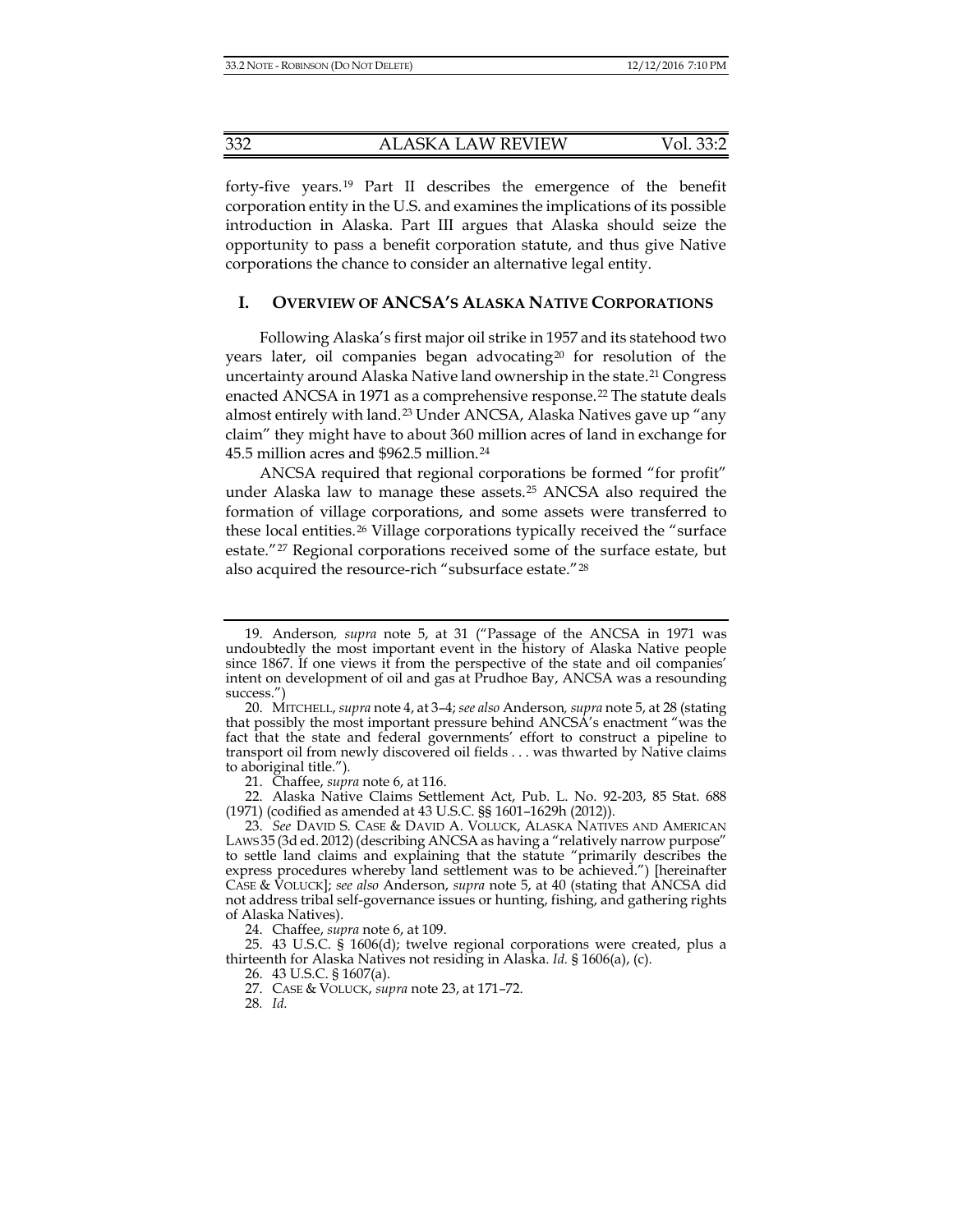<span id="page-4-11"></span>Each Alaska Native person alive on December 18, 1971[29](#page-4-0) was entitled to receive one hundred shares in a corresponding regional corporation.[30](#page-4-1) Share transfer was temporarily restricted by ANCSA<sup>[31](#page-4-2)</sup> and later restricted indefinitely by the so-called 1991 amendments to ANCSA.<sup>[32](#page-4-3)</sup> ANCSA generally exempted the Native corporations from the federal securities laws.[33](#page-4-4) Further, ANCSA compels the regional Native corporations to share their timber and subsurface natural resource revenues with each other proportionally.[34](#page-4-5) Regional corporations must also share revenue with the village corporations.<sup>[35](#page-4-6)</sup> Otherwise, Native corporation shareholders are treated like other corporate shareholders under the Alaska Corporations Code.[36](#page-4-7) Shareholders elect a board of directors that owes fiduciary duties, and they count on receiving regular dividend payments from the corporation.[37](#page-4-8) Although their financial track record has been mixed,<sup>[38](#page-4-9)</sup> Native corporations have developed businesses in oil

<span id="page-4-5"></span>34. § 1606(i)–(m); *see also* CASE & VOLUCK, *supra* not[e 23,](#page-3-0) at 175–76 (stating that after extensive litigation over the revenue sharing provision, a settlement to modify it was ultimately agreed upon).

<span id="page-4-6"></span>35. § 1606(i)–(m); *see also* CASE & VOLUCK, *supra* not[e 23,](#page-3-0) at 175–76 (stating that after extensive litigation over the revenue sharing provision, a settlement to modify it was ultimately agreed upon).

<span id="page-4-7"></span>36. *See, e.g.*, Rude v. Cook Inlet Region, Inc., 294 P.3d 76 (Alaska 2012) (holding that a Native corporation did not have to list the candidates not recommended by its board in its proxy materials). Admittedly, Native Corporations have received significant special treatment under federal law, such as being able to sell their taxable losses during the 1980s, CASE & VOLUCK *supra* note [23,](#page-3-0) at 180–81, and receive federal contracting preferences, Robert O'Harrow Jr., *For Many with Stake in Alaska Native Corporations, Promise of Better Life Remains Unfulfilled*, WASH. POST (Sept. 30, 2010, 10:53 AM), http://www.washingtonpost.com/wpdyn/content/article/2010/09/29/AR2010092906318.html.

<span id="page-4-8"></span>37. *See, e.g.*, Holmes v. Wolf, 243 P.3d 584 (Alaska 2010) (interpreting the Alaska Corporations Code in ruling on a plaintiff's claim for director's breach of fiduciary duties against Leisnoi, Inc., a village corporation); *see also* MITCHELL, *supra* note [4,](#page-1-8) at 509 (describing how unemployed Alaska Natives may need to live off their dividend checks).

<span id="page-4-9"></span>38. *See* Jennifer LaFleur and Michael Grabell, *Alaska Native Corporations Financials*, PROPUBLICA (Dec. 15, 2010, 8:00 PM), http://projects.propublica.org/tables/alaska-native-corporations-financials

<span id="page-4-12"></span><span id="page-4-10"></span><span id="page-4-0"></span><sup>29.</sup> Native corporations have taken different approaches on whether to issue shares to younger people. *See generally* CASE & VOLUCK, *supra* note [23,](#page-3-0) at 190 (noting that most corporations are weighing these interests in moving forward).

<sup>30. §</sup>  $1606(g)(1)(A)$ .

<sup>31.</sup> CASE & VOLUCK, *supra* note [23,](#page-3-0) at 159.

<span id="page-4-3"></span><span id="page-4-2"></span><span id="page-4-1"></span><sup>32.</sup> COHEN'S HANDBOOK OF FEDERAL INDIAN LAW § 4.07[3][b][ii][C] (Nell Jessup Newton ed., 2012) [hereinafter COHEN'S HANDBOOK] ("The major feature of the 1991 amendments is the indefinite extension of restrictions on alienation of Native corporation stock.").

<span id="page-4-4"></span><sup>33.</sup> 43 U.S.C. § 1625; *see also* CASE & VOLUCK, *supra* note [23,](#page-3-0) at 196 (describing the amendments to ANCSA that made the exemptions indefinite and detailing Alaska's state securities regulations, which are applicable to the largest Native corporations).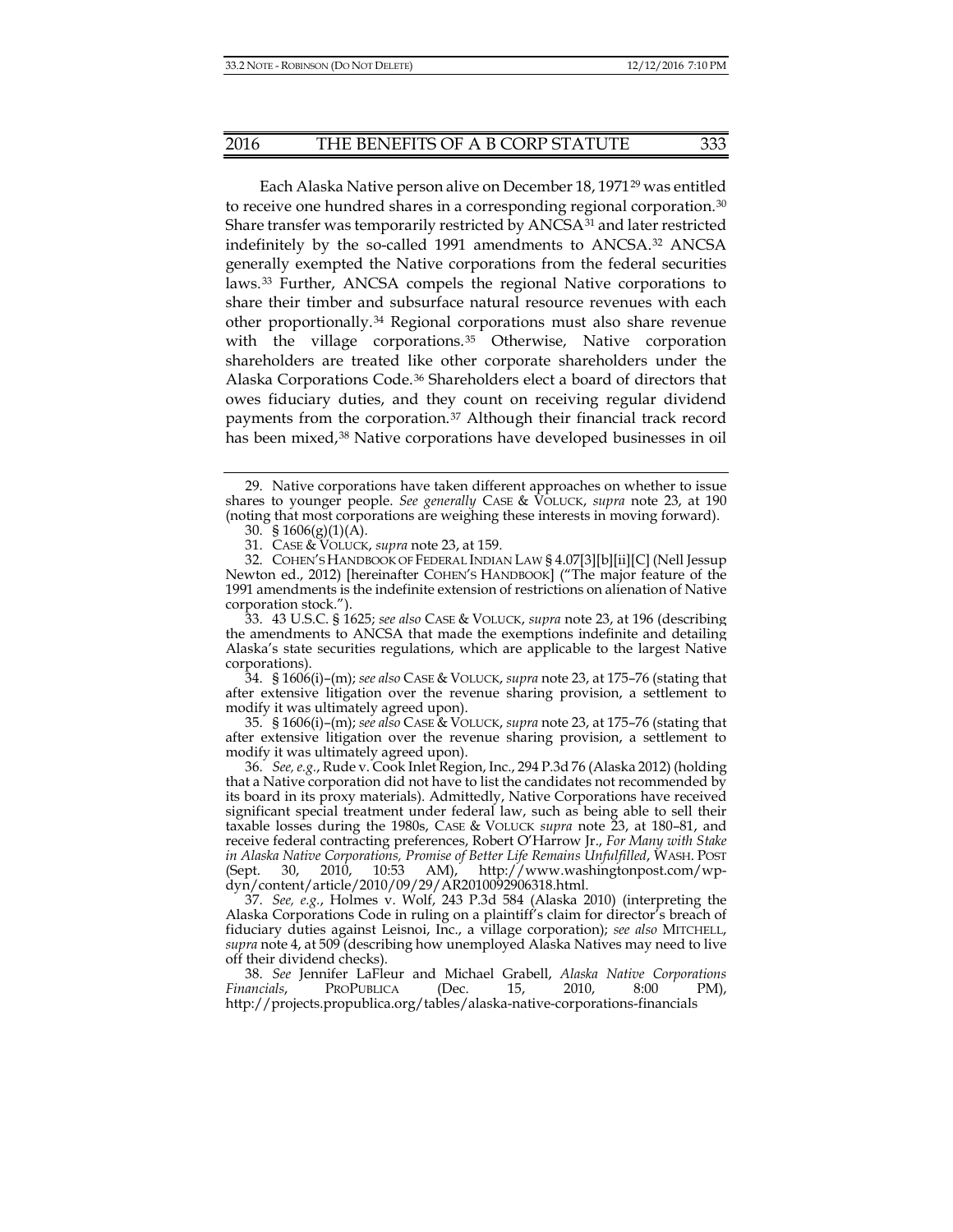and gas, mining, construction, timber, real estate, and a variety of other areas.[39](#page-5-0) They have also taken advantage of preferences that allow them to receive discounts in Federal Communications Commission auctions by participating in high-profile transactions with other major U.S. corporations like Dish Network.[40](#page-5-1)

#### **A. The Purpose of the Alaska Native Corporations**

At their incorporation, shareholders, legislators, and other stakeholders ascribed an array of purposes to Alaska Native corporations. Congress mandated the corporate form for Alaska Native corporations in ANCSA because legislators and Alaska Native advocates for the statute believed it would promote self-determination for Alaska Natives.<sup>[41](#page-5-2)</sup> Legislators also hoped to integrate Alaska Natives into the framework of American capitalism.[42](#page-5-3) ANCSA said the statute's settlement "should be accomplished rapidly, with certainty, in conformity with the real economic and social needs of Natives, without litigation, with maximum participation by Natives in decisions affecting their rights and property .  $\ldots$ ."[43](#page-5-4)

<span id="page-5-6"></span>The regional corporations' original certificates of incorporation include the standard corporate language, $44$  such as the broad statement that the corporation will be formed to engage in "any and all lawful

<sup>(&</sup>quot;[Native corporation] performance, as measured by revenue growth and dividends paid to shareholders, varies widely."); *see also* Stephen Colt, *Alaska Natives and the "New Harpoon": Economic Performance of the ANCSA Regional Corporations*, 25 J. LAND RESOURCES & ENVTL. L. 155, 155–56 (2005) (stating that Native corporations mostly performed poorly for their first twenty years of existence with some notable exceptions).

<sup>39.</sup> Colt*, supra* note [38,](#page-4-10) at 161–62.

<span id="page-5-1"></span><span id="page-5-0"></span><sup>40.</sup> Shalini Ramachandran, Kate Linebaugh & Ryan Knutson, *Behind Dish Wireless Coup, Ties to Alaskan Native Groups*, WALL ST. J. (Feb. 3, 2015), http://www.wsj.com/articles/behind-dish-wireless-coup-ties-to-alaskan-

native-groups-1423017463; *see also* Colt*, supra* note [38,](#page-4-10) at 162 (describing how Cook Inlet Region Inc. used federal preferences to participate in broadcast deals with other companies).

<sup>41.</sup> MITCHELL, *supra* not[e 4,](#page-1-8) at 541.

<span id="page-5-3"></span><span id="page-5-2"></span><sup>42.</sup> CASE & VOLUCK, *supra* note [23,](#page-3-0) at 188; *see also* COHEN'S HANDBOOK, *supra*  note [32,](#page-4-11) § 4.07[3][b][ii][B] (stating that ANCSA was "calculated to speed assimilation of Alaska Natives into corporate America").

<sup>43.</sup> 43 U.S.C. § 1601(b) (2012).

<span id="page-5-5"></span><span id="page-5-4"></span><sup>44.</sup> Corporations typically state that they are formed for "any lawful purpose," or use similar language in their corporate charter. This allows them to avoid *ultra vires* lawsuits. *See, e.g.*, Askinuk Corp. v. Lower Yukon School Dist., 214 P.3d 259, 266 n.14 (Alaska 2009) (defining *ultra vires* as an action which is outside a corporation's powers as governed by corporate law and its articles of incorporation).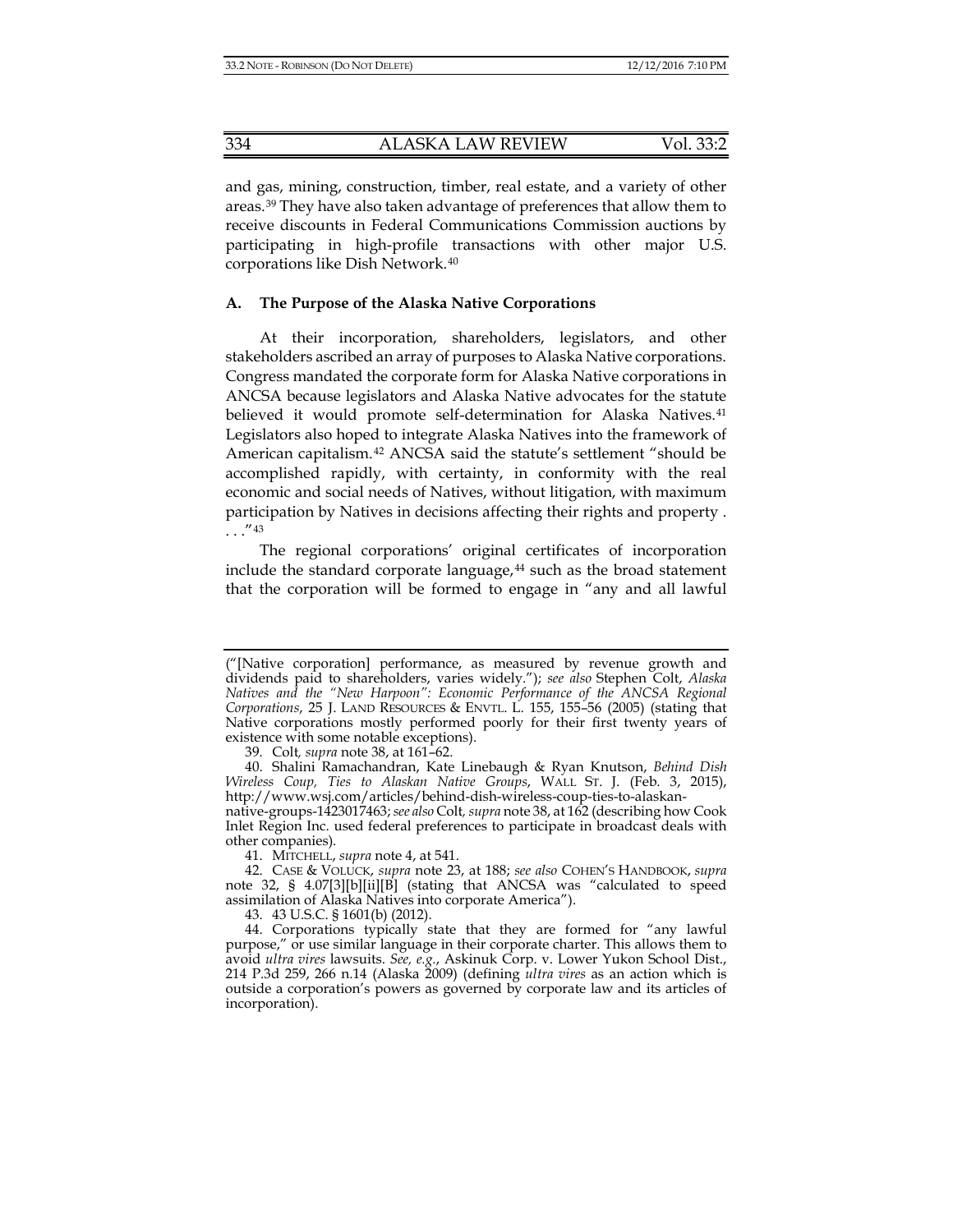enterprises, businesses, undertakings and activities . . . ."[45](#page-6-0) However, some Native corporations went further in their charters. Ahtna, Inc., for example, adopted as one of its corporate purposes: "to promote the economic, social, cultural and personal well-being of all Natives" in its ANCSA-designated region.[46](#page-6-1) Bristol Bay Native Corporation listed among its corporate purposes the goal of furthering the interests of its stockholders, but also promoting the "economic development" of stockholders and villages.[47](#page-6-2) Native corporations also listed land management as another corporate purpose in their original charters.<sup>[48](#page-6-3)</sup>

Native corporations have often taken on roles more commonly associated with governments than with corporate entities because ANCSA did nothing to address questions surrounding tribal selfgovernance.[49](#page-6-4) Many of the Native corporation mission statements reveal that they are guardians of Native culture, $50$  as much as managers of shareholder value. On its website, Cook Inlet Region, Inc. (CIRI) states that its mission is: "to promote the economic and social well-being and Alaska Native heritage of our shareholders, now and into the future, through prudent stewardship of the company's resources, while furthering self-sufficiency among CIRI shareholders and their families."[51](#page-6-6) Arctic Slope Regional Corporation's website states that the corporation's mission is to: "actively manage our businesses, our lands and resources, our investments, and our relationships to enhance Iñupiaq cultural and economic freedom – with continuity, responsibility, and integrity."[52](#page-6-7) Job

<span id="page-6-5"></span>50. It is also interesting to compare the statements on Native corporation websites and in the original charters with the statements made by the Native corporations' associated nonprofits. *See, e.g.*, *Mission and History*, BRISTOL BAY NATIVE ASS'N, http://www.bbna.com/about-us/mission-and-history (last visited Oct. 2, 2016) ("The Mission of [Bristol Bay Native Ass'n] is to maintain and promote a strong regional organization . . . to serve as a unified voice to provide social, economic, cultural, educational opportunities and initiatives to benefit the Tribes and the Native people of Bristol Bay.").

<sup>45.</sup> CERT. OF INC., SEALASKA CORP., ART. III (June 16, 1972).

<sup>46.</sup> CERT. OF INC., AHTNA, INC., ART. III (June 23, 1972).

<sup>47.</sup> CERT. OF INC., BRISTOL BAY NATIVE CORP., ART. III (June 13, 1972).

<sup>48.</sup> *See, e.g.*, *id.* (listing land management as a corporate purpose).

<span id="page-6-4"></span><span id="page-6-3"></span><span id="page-6-2"></span><span id="page-6-1"></span><span id="page-6-0"></span><sup>49.</sup> *See* Anderson*, supra* not[e 5,](#page-1-7) at 35–36 (describing how ANCSA was drafted to focus on land and stating that as a result it failed to include any mechanisms promoting Alaska Native self-government other than the Native corporations themselves); *see also* Alaska v. Native Vill. of Venetie Tribal Gov't, 522 U.S. 520, 523 (1998) (holding that land Alaska Natives received under ANCSA is not "Indian country," thus limiting tribal jurisdiction over the land).

<span id="page-6-6"></span><sup>51.</sup> *Our CIRI, Our Values*, COOK INLET REGION, INC., http://www.ciri.com/our-corporation/mission-vision-and-values/ (last visited Oct. 2, 2016).<br>52. We

<span id="page-6-7"></span>Are ASRC, ARCTIC SLOPE REGIONAL CORP., https://www.asrc.com/Pages/We%20are%20ASRC.aspx (last visited Oct. 2, 2016).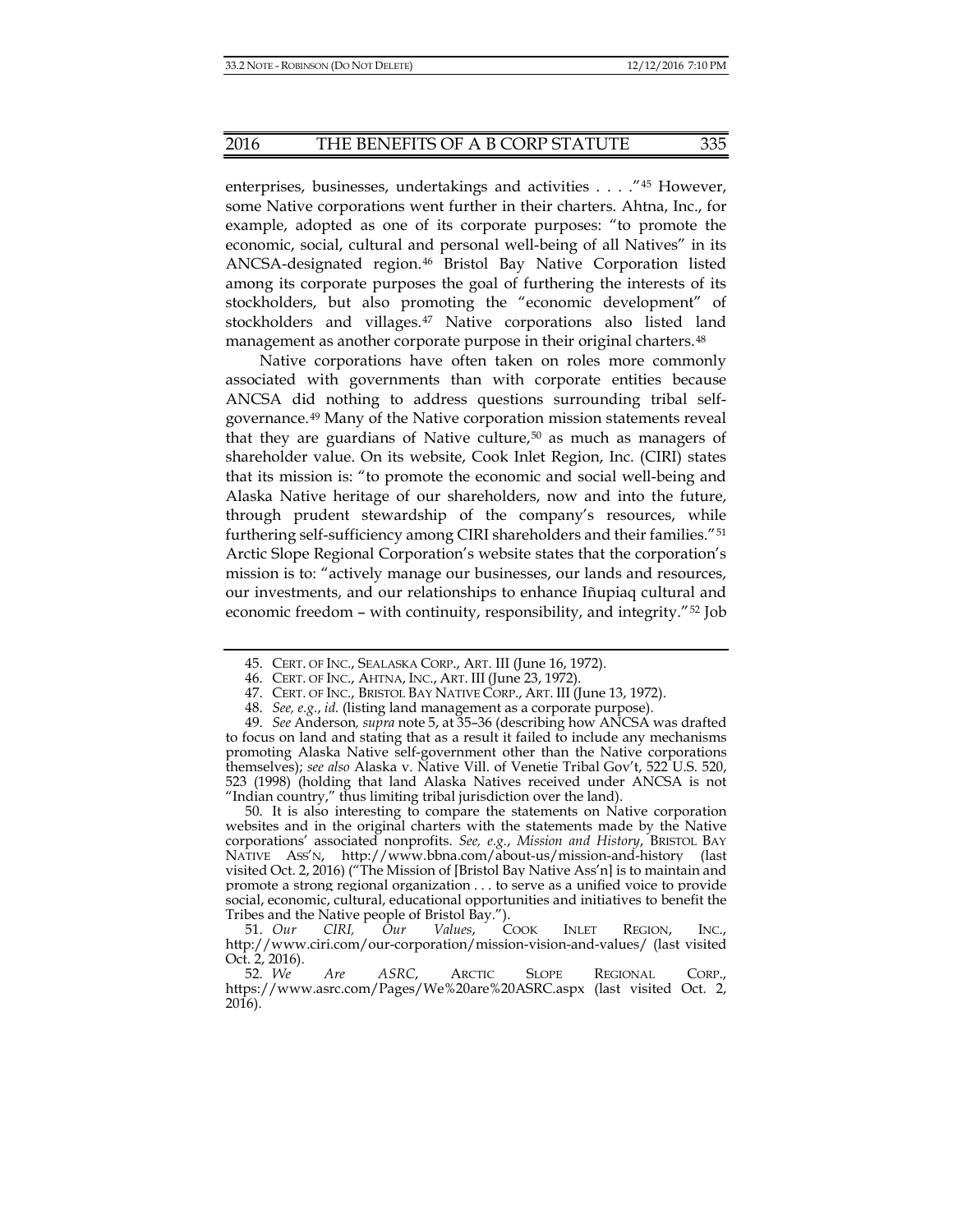creation has been a priority for many Native corporations.[53](#page-7-0) Village corporations have also sought to provide special financial assistance for elderly members of their communities.<sup>[54](#page-7-1)</sup>

During the decades after ANCSA's enactment, the Alaska Native leaders who negotiated ANCSA and incorporated the Native corporations also formed non-profit organizations that focus on cultural, educational, and health objectives.[55](#page-7-2) Every regional corporation and some of the village corporations now have corresponding non-profits that provide health and social services.[56](#page-7-3) The regional Native corporations provide millions of dollars in annual funding for their corresponding regional non-profits.[57](#page-7-4) ANCSA amendments allowing for "settlement trusts" and the provision of benefits to shareholders' families have provided Native corporations with programs they can use to support Alaska Native communities.[58](#page-7-5) For an ordinary corporation, programs like these would violate corporate law's mandate that all shareholders of the same class receive equal distributions.[59](#page-7-6) However, ANCSA has preempted state corporate law in order to allow Native corporations to use them.<sup>[60](#page-7-7)</sup>

### **B. Criticism of the Native Corporations and Their Perceived Shortcomings**

This section outlines three of the most common criticisms of Alaska Native corporations: (1) overemphasis on dividend payouts to

<span id="page-7-0"></span><sup>53.</sup> Gigi Berardi, *The Alaska Native Claims Settlement Act (ANCSA) – Whose Settlement Was It? An Overview of Salient Issues*, 25 J. LAND RESOURCES & ENVTL. L. 131, 134 n.17 (2005).

<span id="page-7-1"></span><sup>54.</sup> *See, e.g.*, Hanson v. Kake Tribal Corp., 939 P.2d 1320, 1323–24 (Alaska 1997) (describing a village corporation's plan to compensate its original elderly shareholders).

<span id="page-7-2"></span><sup>55.</sup> *See, e.g.*, *Mission and History*, BRISTOL BAY NATIVE ASS'N, http://www.bbna.com/about-us/mission-and-history/ (last visited Oct. 2, 2016) (stating that the BBNA was incorporated in 1973); *Perpetuating and Enhancing Southeast Alaska Native Cultures*, SEALASKA HERITAGE, http://www.sealaskaheritage.org/about (last visited Oct. 2, 2016) (stating that Sealaska Heritage was formed by the Sealaska corporation in 1980); *see also* CASE &VOLUCK, *supra* not[e 23,](#page-3-0) at 178 ("The regional nonprofit Native corporations were the advocacy organizations that pursued the settlement of the Alaska Native claims as well as the ANCSA-designated incorporators of the regional profit corporations.").

<span id="page-7-3"></span><sup>56.</sup> BOB POE, 2014 ECONOMIC IMPACT REPORT, ANCSA REGIONAL ASSOCIATION 6 (2014),http://ancsaregional.com/wp-

<span id="page-7-7"></span><span id="page-7-6"></span><span id="page-7-5"></span><span id="page-7-4"></span>content/uploads/2013/12/ANCSA\_economic-report.pdf.

<sup>57.</sup> *Id.*

<sup>58.</sup> CASE & VOLUCK, *supra* note [23,](#page-3-0) at 197.

<sup>59.</sup> *Id.*

<sup>60.</sup> *Id.*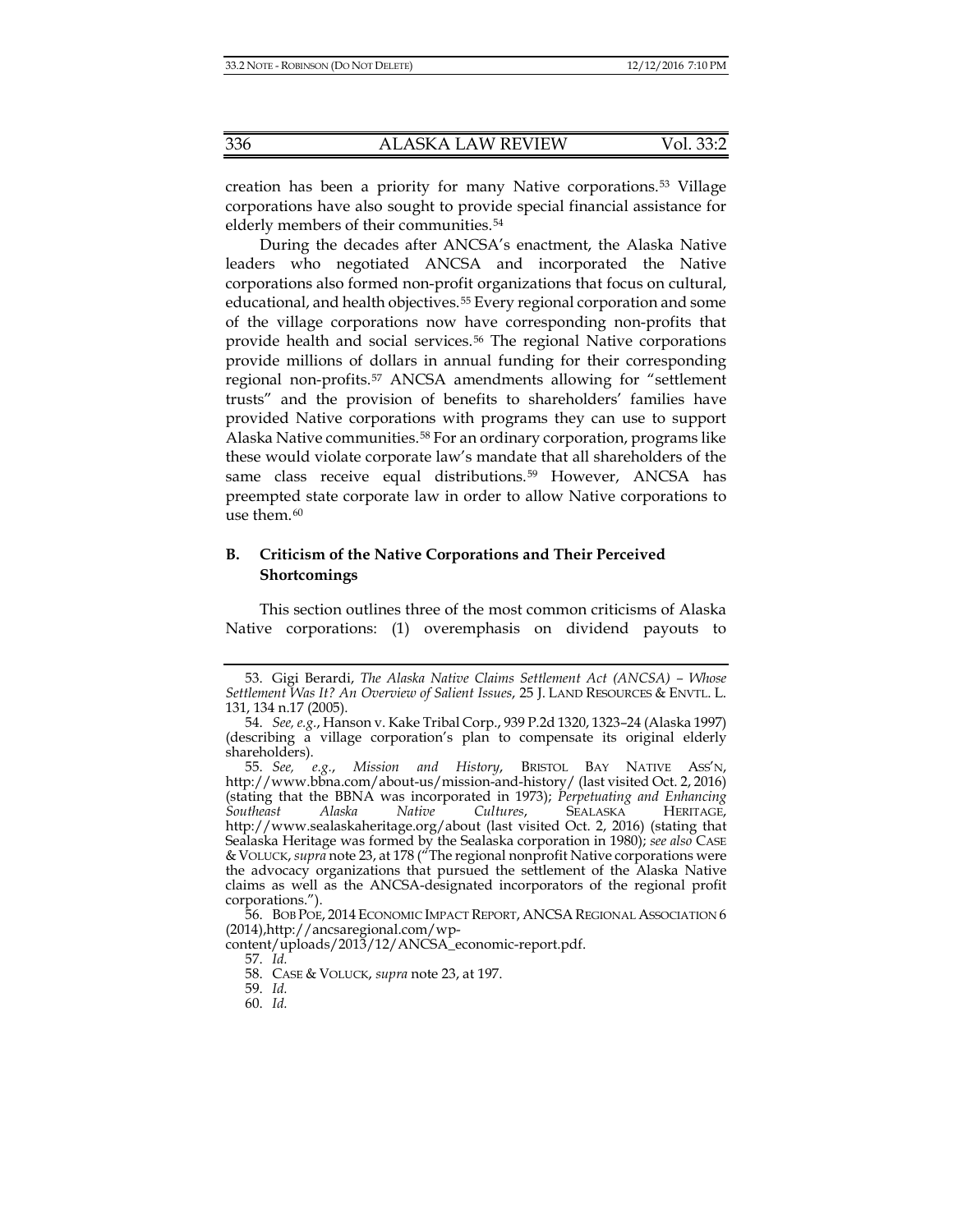<span id="page-8-11"></span><span id="page-8-1"></span><span id="page-8-0"></span>

shareholders, (2) the poor fit of corporate law to Alaska Native culture, and (3) the failure of corporations to improve the economic status of Alaska Natives. Much of this criticism is essentially an argument that the corporate form is the wrong legal entity for Native corporations.[61](#page-8-2) In particular, critics charge that Native corporations are too focused on maximizing dividend payouts and therefore neglect their broader purposes.[62](#page-8-3) Ultimately, this is a critique of the legal requirement that as corporations they must put shareholder value ahead of other objectives.

Corporations are legally obligated to maximize value for their shareholders, or else their directors risk liability.[63](#page-8-4) Some states have passed stakeholder statutes that allow corporate directors to consider stakeholders other than shareholders—such as employees or community members—when making decisions.<sup>[64](#page-8-5)</sup> However, Alaska is one of the few states that has not enacted a constituency statute.<sup>[65](#page-8-6)</sup> Alaska corporations, including Native corporations, are therefore legally obligated to ensure that every decision they make is somehow related to boosting shareholder value.<sup>[66](#page-8-7)</sup> In most situations, the business judgment rule applies<sup>[67](#page-8-8)</sup> and gives corporations broad leeway to make decisions as long as they can show that the decision may boost shareholder value in some way.[68](#page-8-9) Like most corporations, Alaska Native corporations are rarely challenged on the grounds that a proposed action is *ultra vires*.[69](#page-8-10) Still, their flexibility is

<span id="page-8-4"></span>63. *See, e.g.*, Leo E. Strine, Jr., *Our Continuing Struggle with the Idea that For-Profit Corporations Seek Profit*, 47 WAKE FOREST L. REV. 135, 146 (2012) ("Ultimately, any for-profit corporation that sells shares to others has to be accountable to its stockholders for delivering a financial return.").

68. *Id.*

<span id="page-8-2"></span><sup>61.</sup> *See* MITCHELL, *supra* not[e 4,](#page-1-8) at 507 ("[I]n practice, the principal . . . standard Alaska Natives have employed to measure the success of regional and village corporations has been the size and frequency of dividend checks."); Chaffee, *supra* note [6,](#page-1-0) at 134 ("Directors and officers are burdened with corporate fiduciary duties to achieve financial success while trying to represent traditional interests, such as conservation of the land and preservation of subsistence rights.").

<span id="page-8-3"></span><sup>62.</sup> *See supra* note [61;](#page-8-0) *see also* Howard, *supra* note [6](#page-1-0) (arguing that Native corporations should not overly focus on dividends).

<span id="page-8-5"></span><sup>64.</sup> Adam Winkler, *Corporate Law or the Law of Business?: Stakeholders and Corporate Governance at the End of History*, 67 LAW & CONTEMP. PROBS. 109, 122  $(2004)$ .

<span id="page-8-6"></span><sup>65.</sup> Nathan E. Standley, Note, *Lessons Learned from the Capitulation of the Constituency Statute*, 4 ELON L. REV. 209, 217 (2012). Stakeholder statutes are also sometimes referred to as constituency statutes. *Id.* at 209.

<span id="page-8-7"></span><sup>66.</sup> *See* Strine, *supra* not[e 63,](#page-8-1) at 146–48 (providing background on shareholder primacy).

<span id="page-8-8"></span><sup>67.</sup> *See, e.g.*, Alaska Plastics, Inc. v. Coppock, 621 P.2d 270, 278 (Alaska 1980) (stating that "judges are not business experts" and that fact underlies the business judgment rule).

<span id="page-8-10"></span><span id="page-8-9"></span><sup>69.</sup> *See supra* note [44](#page-5-6) and accompanying text; *see also* Askinuk Corp. v. Lower Yukon Sch. Dist., 214 P.3d 259, 266 n.14 (Alaska 2009) (stating that a Native corporation's decision to lease land to a school district for one dollar a year was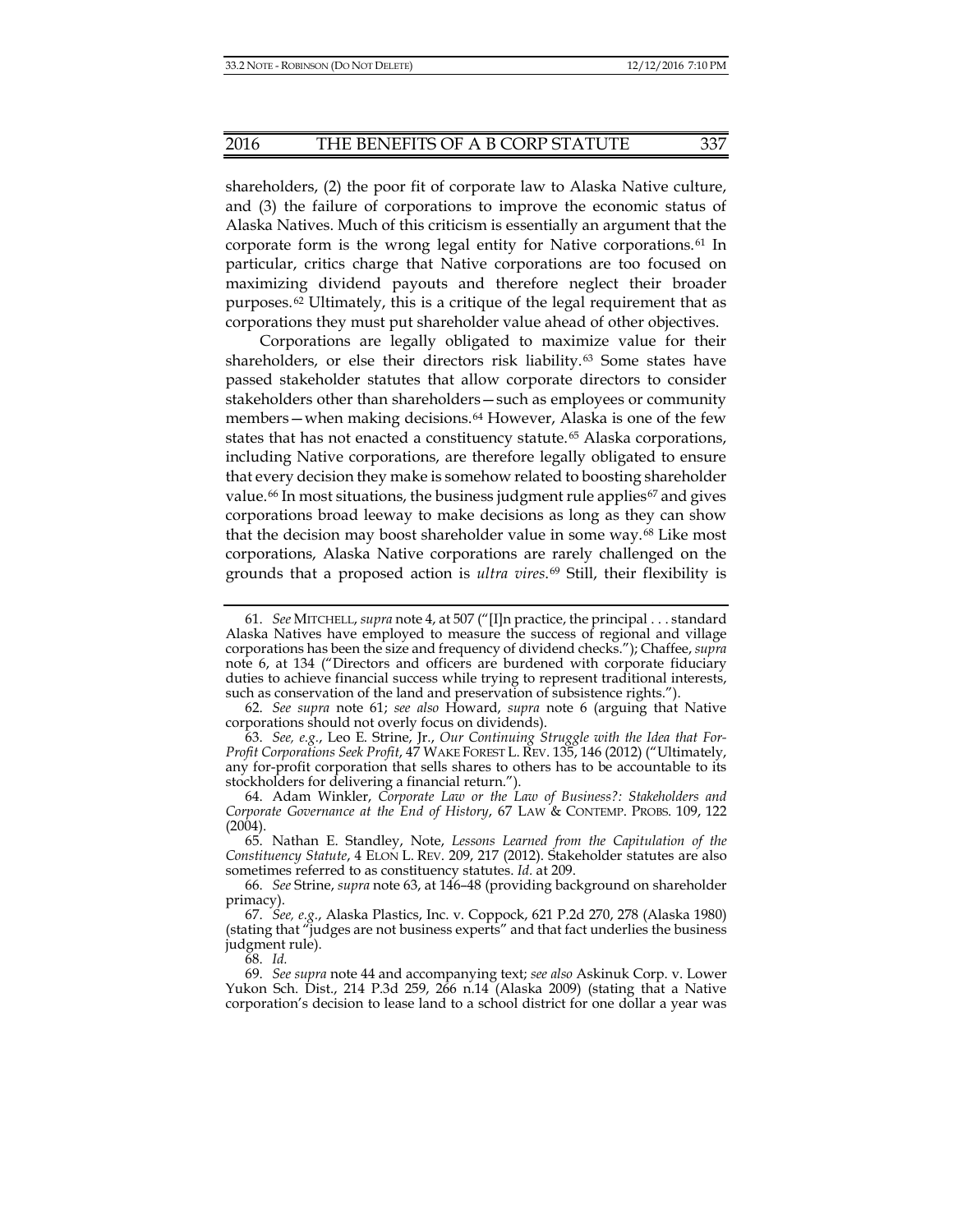limited by the requirement they put shareholders first and treat all shareholders equally.[70](#page-9-0) Even the business judgment rule mandates that corporations show they are promoting shareholder interests in some way. $71$ 

<span id="page-9-10"></span>Critics have also argued that corporate law is a poor cultural fit for Alaska Natives.[72](#page-9-2) Specifically, some Alaska Natives have said that buying into corporate law doctrines was a departure from their heritage.[73](#page-9-3) Some Alaska Native communities still follow a subsistence lifestyle, meaning that they engage in hunting, fishing, or gathering for the purpose of obtaining food, or for cultural or traditional reasons.[74](#page-9-4) The rights and responsibilities of corporate shareholders often conflict with this lifestyle. Alaska Natives also have a sociocultural relationship with land, and they expect Native corporations to be stewards of land rather than simply asset managers.[75](#page-9-5) The environment holds a position in Alaska Native culture that it does not necessarily assume for corporate managers. Corporate managers must view land as an asset to be managed for the benefit of shareholder payouts.[76](#page-9-6) Alaska Native corporations' fiduciary duties to their shareholders have made it difficult for them to help Native communities maintain traditional cultural or subsistence lifestyles.[77](#page-9-7) Many Alaska Natives have embraced modern amenities, even in areas where doing so conflicts with their traditional lifestyles.<sup>[78](#page-9-8)</sup> Nearly every Congress since ANCSA was passed in 1971 has amended the statute to address various concerns,<sup>[79](#page-9-9)</sup> and the idea that the federal government

not *ultra vires*).

<span id="page-9-0"></span><sup>70</sup>*. See* Hanson v. Kake Tribal Corp., 939 P.2d 1320, 1324 (Alaska 1997) (holding that Native corporation program meant to compensate elderly shareholders was illegal); *but see* Sierra v. Goldbelt, Inc., 25 P.3d 697, 702 (Alaska 2001) (holding that ANCSA authorized a Native corporation program to compensate the elderly).

<span id="page-9-1"></span><sup>71.</sup> Jesse Finfrock & Eric Talley, *Social Entrepreneurship and Uncorporations*, 2014 U. ILL. L. REV. 1867, 1870–71 (2014).

<sup>72.</sup> Chaffee, *supra* not[e 6,](#page-1-0) at 132.

<span id="page-9-3"></span><span id="page-9-2"></span><sup>73.</sup> *See, e.g.*, MITCHELL, *supra* note [4,](#page-1-8) at 520 (stating that Alaska Native rights activist and ANCSA advocate Willie Hensley believed that requiring all villages to form a corporation was a mistake).

<span id="page-9-4"></span><sup>74.</sup> *See* CASE & VOLUCK, *supra* note [23,](#page-3-0) 265–66 (stating that defining "subsistence" is "politically difficult," but that the term can encompass "economic and physical reliance," as well as culture and tradition).

<span id="page-9-8"></span><span id="page-9-7"></span><span id="page-9-6"></span><span id="page-9-5"></span><sup>75.</sup> *See* MITCHELL, *supra* note [4,](#page-1-8) at 521 (describing Alaska Natives' view that "the land is their life" and the "contention that Alaska Natives have a psychological relationship with, and spiritual attachment to, land that is different, and in some way qualitatively superior to, that of non-Natives . . . .").

<sup>76.</sup> *Id.* at 521–23.

<sup>77.</sup> Chaffee, *supra* not[e 6,](#page-1-0) at 132.

<sup>78.</sup> MITCHELL, *supra* not[e 4,](#page-1-8) at 512–13.

<span id="page-9-9"></span><sup>79.</sup> CASE & VOLUCK, *supra* note [23,](#page-3-0) at 165.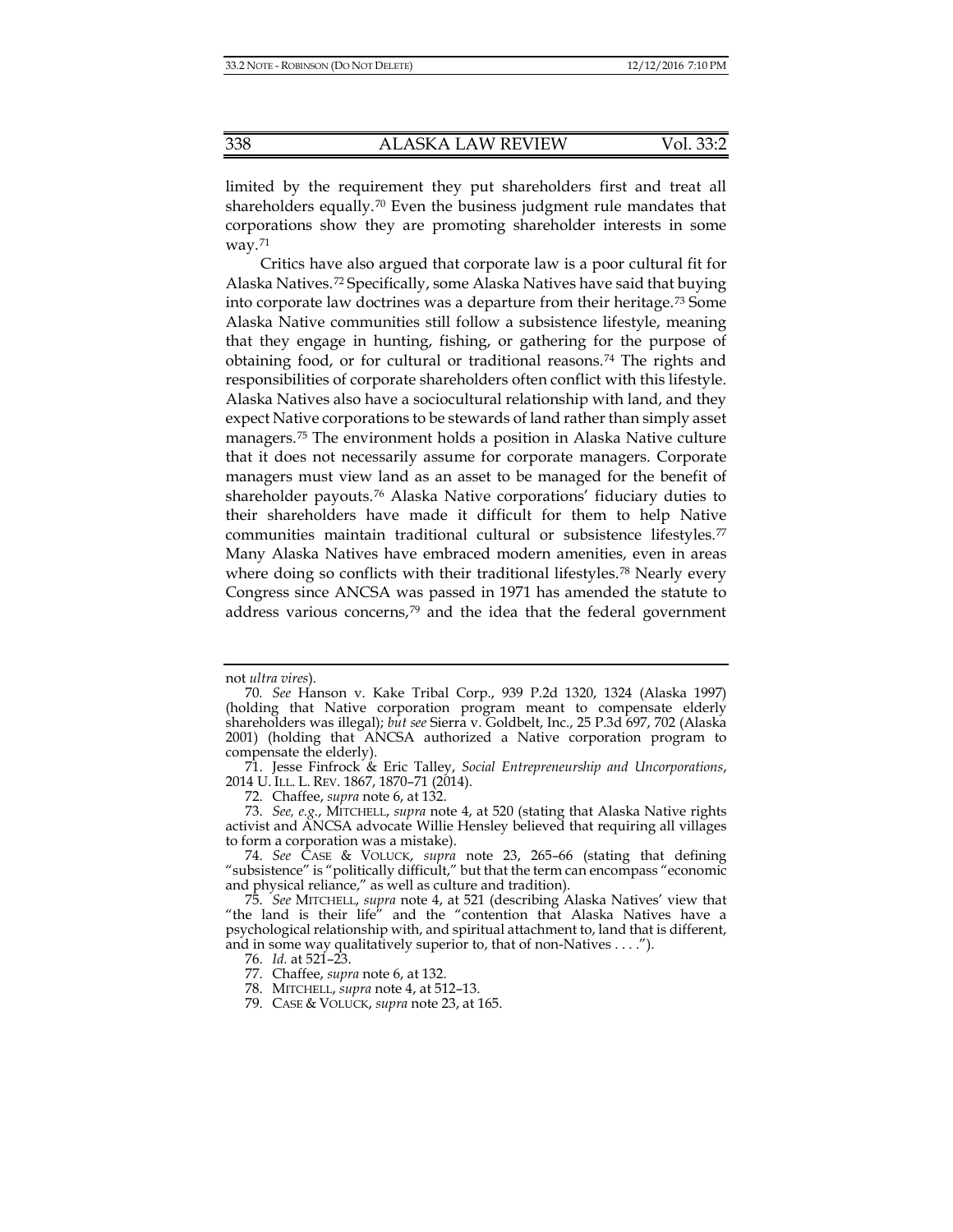could simply direct the integration of Alaska Natives with American capitalism and thereby solve their problems has been mostly rejected.[80](#page-10-0)

Still, the most damaging criticism of Alaska Native corporations is that they have failed to boost the economic well-being of Alaska Natives.<sup>[81](#page-10-1)</sup> While their financial performance has varied widely, the Native corporations have lost money overall and some have had to declare bankruptcy.[82](#page-10-2) By the 1980s, both regional and village corporations were struggling financially due largely to the costs of implementing ANCSA.[83](#page-10-3) According to David S. Case and David A. Voluck, the Native corporations were effectively refinanced in the 1980s by a provision in the federal tax code that allowed them to sell their net operating losses to profitable companies.[84](#page-10-4) During this period, sales of operating losses generated a return of \$1.25 billion for the Native corporations and restored many of them to financial stability.<sup>[85](#page-10-5)</sup> This bailed out many Native corporations.[86](#page-10-6)

Despite the government bailout of the Native corporations, many Alaska Natives still face dire economic circumstances in their personal lives. The percentage of Alaska Natives living in poverty is almost double the national rate.[87](#page-10-7) Native corporations are commonly criticized for failing to bring jobs back to Native communities.<sup>[88](#page-10-8)</sup> Lucrative management jobs at Native corporations are often held by non-Native executives.<sup>[89](#page-10-9)</sup> Native shareholders receive dividend payments, which often function as welfare payments.<sup>[90](#page-10-10)</sup> Native corporations have to a meaningful extent

<span id="page-10-0"></span><sup>80.</sup> *See* COHEN'S HANDBOOK, *supra* note [32,](#page-4-11) § 4.07[3][b][ii][C] ("Alaska Natives have been included expressly among the beneficiaries in most major Indian legislation since the enactment of ANCSA, based on the continuing fiduciary relationship between the federal government and Alaska Natives. These measures indicate that Congress has largely abandoned the assimilationist objectives manifested in 1971.").

<sup>81.</sup> O'Harrow, *supra* note [36.](#page-4-12)

<sup>82.</sup> Colt, *supra* note [38,](#page-4-10) at 155–56, 161.

<sup>83.</sup> CASE & VOLUCK, *supra* note [23,](#page-3-0) at 179.

<span id="page-10-4"></span><span id="page-10-3"></span><span id="page-10-2"></span><span id="page-10-1"></span><sup>84.</sup> *Id.* at 186; *see also* MITCHELL, *supra* note [4,](#page-1-8) at 518 ("In 1986, when [U.S. Senator] Ted Stevens arranged for Congress to insert the provision in the Internal Revenue Code that authorized ANCSA corporations to sell operating losses, southeast Alaska corporations sold most of their remaining timber at fire-sale prices in order to generate losses that they then sold to other corporations for cash, much of which was distributed to shareholders as dividends.").

<sup>85.</sup> CASE & VOLUCK, *supra* note [23,](#page-3-0) at 181.

<sup>86.</sup> *Id.*

<span id="page-10-10"></span><span id="page-10-9"></span><span id="page-10-8"></span><span id="page-10-7"></span><span id="page-10-6"></span><span id="page-10-5"></span><sup>87.</sup> STEPHANIE MARTIN & ALEXANDRA HILL, THE CHANGING ECONOMIC STATUS OF ALASKA NATIVES, 1970-2007 1 (Institute of Social and Economic Research, University of Alaska Anchorage ed., 2009), http://www.iser.uaa.alaska.edu/Publications/webnote/WebNote5.pdf.

<sup>88.</sup> MITCHELL, *supra* not[e 4,](#page-1-8) at 534–35.

<sup>89.</sup> O'Harrow, *supra* note [36.](#page-4-12)

<sup>90.</sup> *See* MITCHELL, *supra* note [4,](#page-1-8) at 509 (citing an *Anchorage Daily News* article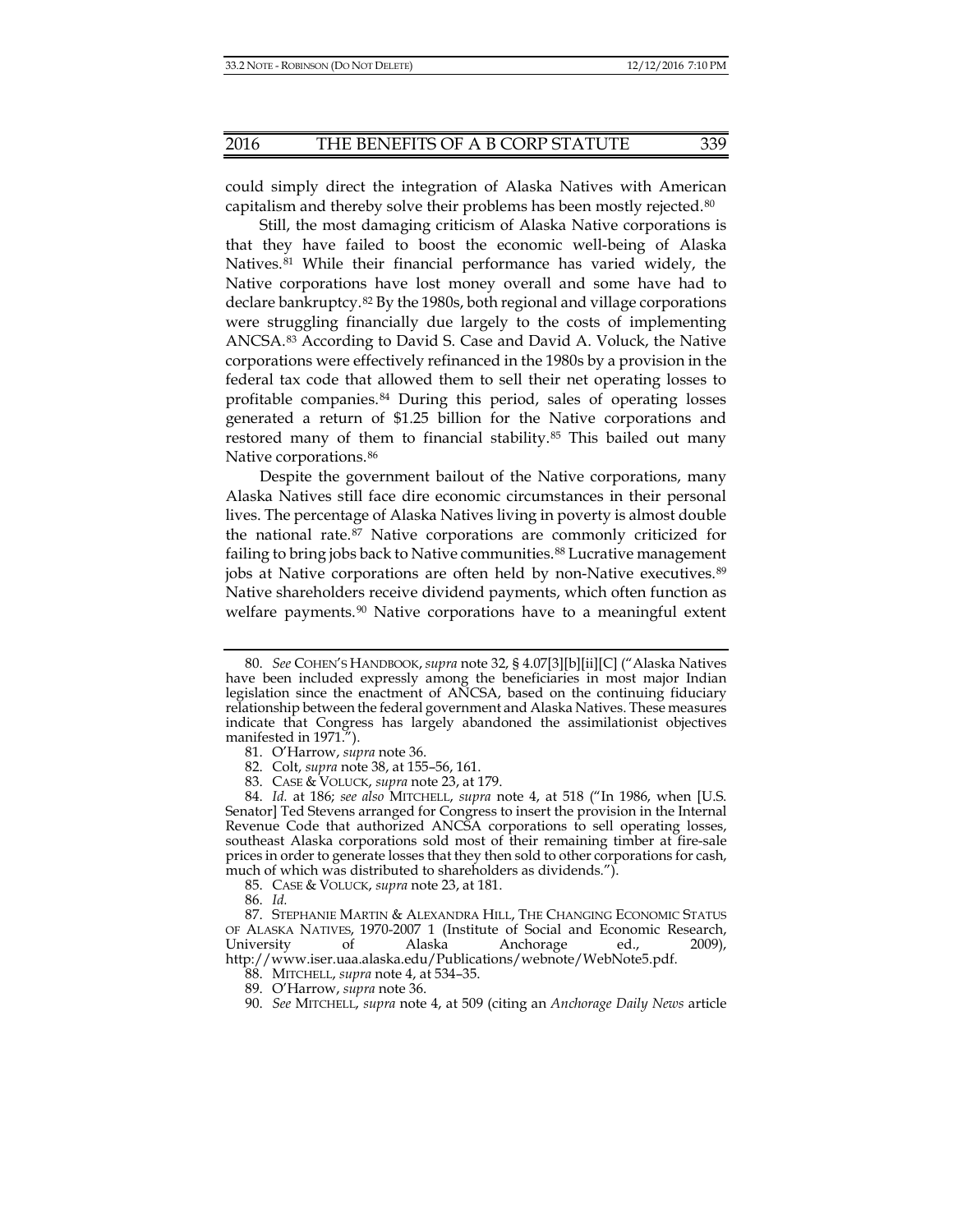failed to boost economic growth, especially in the remote regions where many Alaska Natives live.<sup>[91](#page-11-1)</sup> In addition to these distributional problems, tension now exists over how best to incorporate younger Alaska Natives as corporate shareholders.[92](#page-11-2)

In sum, the Native corporations have not only failed to meet their broader goals as guardians of culture, heritage, and land; they have also failed by traditional corporate measures like profitability.

## <span id="page-11-0"></span>**II. OVERVIEW OF BENEFIT CORPORATIONS IN THE U.S. AND POSSIBLE USE IN ALASKA**

A benefit corporation is a business that operates for profit, yet is legally obligated to consider how it will benefit the public.<sup>[93](#page-11-3)</sup> Unlike a constituency statute, which makes considering groups other than shareholders permissive, the benefit corporation legal entity makes it mandatory for directors to consider how corporate actions will affect constituencies other than shareholders.<sup>94</sup> Under the model legislation, an existing corporation can convert to a benefit corporation by getting approval from two-thirds of its shareholders or by amending its charter.[95](#page-11-5)

The Model Benefit Corporation Legislation, which is promoted by a nonprofit called B Lab,<sup>[96](#page-11-6)</sup> requires that benefit corporations create a general public benefit, which it describes as a "material positive impact on society and the environment . . . ."[97](#page-11-7) Corporations can optionally identify additional specific public benefits.<sup>[98](#page-11-8)</sup> For example, these may

describing the possibility that some Alaska Natives may need to live off their dividend checks due to widespread unemployment).

<span id="page-11-1"></span><sup>91.</sup> *See* O'Harrow, *supra* not[e 36](#page-4-12) (describing lack of benefits to Alaska natives that live a subsistence lifestyle).

<span id="page-11-2"></span><sup>92.</sup> *See* CASE & VOLUCK, *supra* not[e 23,](#page-3-0) at 186 (describing the approaches taken by Native corporations on whether to issue shares to children of original shareholders).

<span id="page-11-3"></span><sup>93.</sup> *See generally* Mark J. Loewenstein, *Benefit Corporations: A Challenge in Corporate Governance*, 68 BUS. LAW. 1007 (2013) (analyzing and criticizing benefit corporation statutes).

<sup>94.</sup> *Id.* at 1025–26.

<span id="page-11-5"></span><span id="page-11-4"></span><sup>95.</sup> MODEL BENEFIT CORP. LEGIS. §§ 104(a), 102 (B LAB, Draft with Explanatory Comments, Apr. 4, 2016), http://benefitcorp.net/sites/default/files/Model%20Benefit%20Corp%20Legisl ation\_4\_16.pdf.

<span id="page-11-6"></span><sup>96.</sup> B Lab encourages states to adopt the model legislation. Loewenstein*, supra* note [93](#page-11-0) at 1013. It also reviews benefit corporations and designates them as "Certified B Corporation[s]" if they pay a fee and meet certain conditions. *Id.*

<span id="page-11-8"></span><span id="page-11-7"></span><sup>97.</sup> MODEL BENEFIT CORP. LEGIS. § 102 (2016), http://benefitcorp.net/sites/default/files/Model%20Benefit%20Corp%20Legisl ation\_4\_16.pdf.

<sup>98.</sup> *Id.* § 201(b).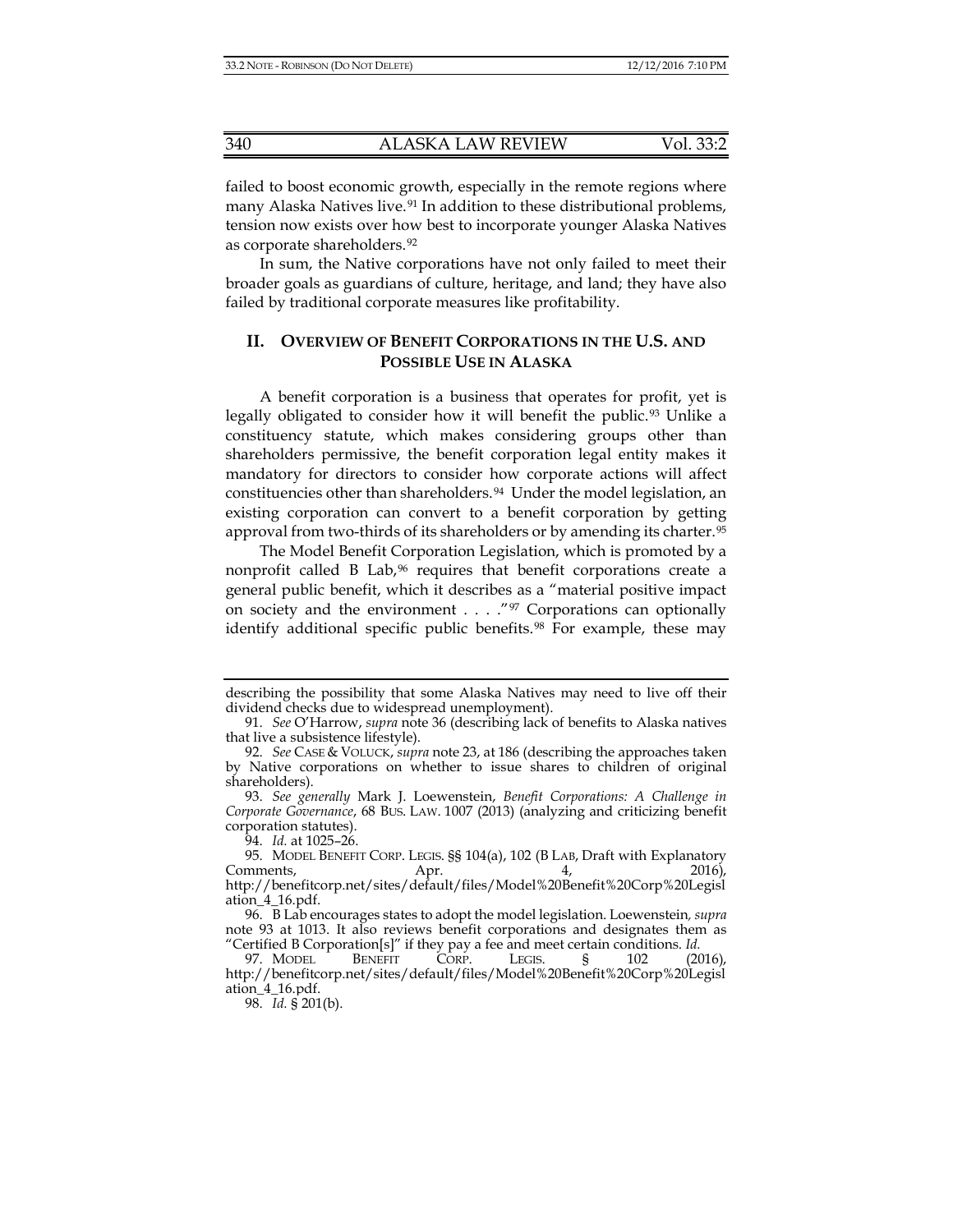include promoting economic opportunities for a particular community.[99](#page-12-0) The benefit corporation is *required* to focus on creating or pursuing the stated public benefits when it makes any decision.<sup>[100](#page-12-1)</sup> In other words, it is not allowed to focus solely on boosting shareholder value.[101](#page-12-2) Shareholder value is only one of several factors the directors of a benefit corporation must consider, along with other objectives like positively affecting the environment.[102](#page-12-3) Under B Lab's model legislation, the corporation must appoint an independent benefit director.[103](#page-12-4) This director supervises the corporation's commitment to pursuing public benefits and considering various constituencies.[104](#page-12-5) The benefit corporations must also issue an annual benefit report to update shareholders and the public on its progress in pursuing public benefits.[105](#page-12-6) The model legislation also includes a provision for a benefit enforcement proceeding, which would make directors liable if they failed to pursue a public benefit or focused only on boosting shareholder value.[106](#page-12-7)

In sum, the Business Corporation Model Legislation goes much further than a constituency statute or nonlegal ideals like corporate social responsibility. The model legislation requires directors to actively work toward public benefits, or risk legal liability.[107](#page-12-8)

#### **A. Adoption of U.S. Benefit Corporation Statutes**

Since 2010, a majority of states have enacted a benefit corporation statute.[108](#page-12-9) While state legislators have embraced benefit corporations, business promoters have not flocked to the new entity. Relatively few businesses have chosen to take advantage of the new laws by incorporating as benefit corporations.[109](#page-12-10) However, some evidence suggests that the entity's growth trajectory is tracking that of the limited liability company.<sup>[110](#page-12-11)</sup>

<sup>99.</sup> *Id.* § 102.

<span id="page-12-0"></span><sup>100.</sup> Loewenstein*, supra* not[e 93,](#page-11-0) at 1013–15.

<span id="page-12-3"></span><span id="page-12-2"></span><span id="page-12-1"></span><sup>101.</sup> *Id.*

<sup>102.</sup> *Id.* at 1007.

<sup>103.</sup> MODEL BENEFIT CORP. LEGIS. § 302(b).

<sup>104.</sup> Loewenstein*, supra* not[e 93,](#page-11-0) at 1023–25.

<sup>105.</sup> *Id.* at 1015–20.

<sup>106.</sup> MODEL BENEFIT CORP. LEGIS. §§ 102, 305(a)(1).

<sup>107.</sup> Loewenstein*, supra* not[e 93,](#page-11-0) at 1020.

<span id="page-12-11"></span><span id="page-12-10"></span><span id="page-12-9"></span><span id="page-12-8"></span><span id="page-12-7"></span><span id="page-12-6"></span><span id="page-12-5"></span><span id="page-12-4"></span><sup>108.</sup> Maryland enacted the first benefit corporation statute in 2010. RESPONSIFY, SOCIAL ENTERPRISE LAW TRACKER, http://www.socentlawtracker.org/#/bcorps (last visited Sept. 22, 2016).

<sup>109.</sup> Finfrock & Talley, *supra* not[e 71,](#page-9-10) at 1869.

<sup>110.</sup> *Id.*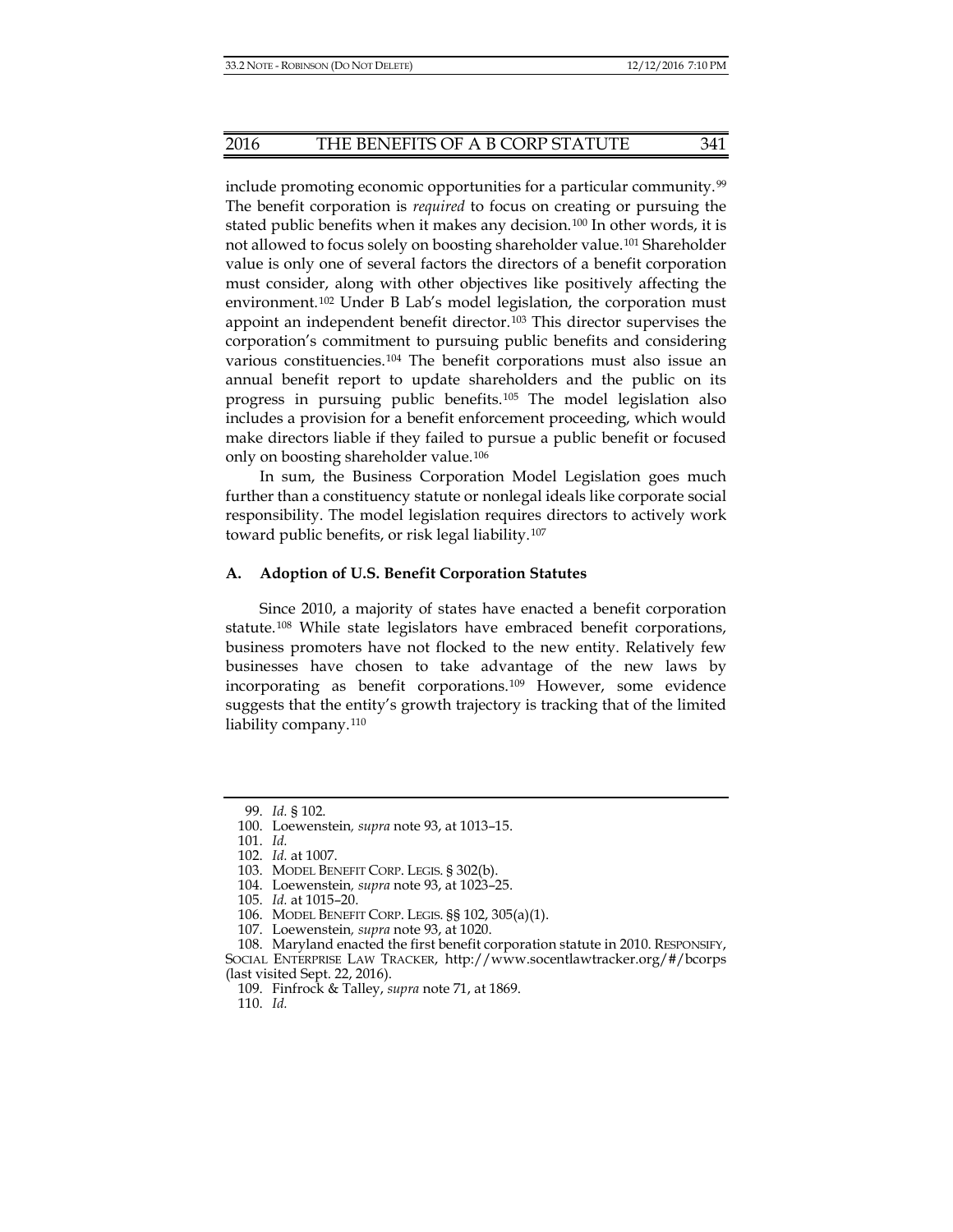In addition, benefit corporations are the subject of significant skepticism, especially from legal scholars.[111](#page-13-1) One view is that benefit corporations are unnecessary because traditional corporations already have the freedom to spend their money just about any way they choose, as long as their spending has some link to the benefit of shareholders.[112](#page-13-2) William H. Clark, Jr., the drafter of the model legislation, rebuts this premise.[113](#page-13-3) Clark argues that the requirement of shareholder primacy dating to the Michigan Supreme Court's 1919 holding in *Dodge v. Ford*[114](#page-13-4) is still pervasive in corporate law.[115](#page-13-5) In Clark's view, the benefit corporation statute provides a meaningful alternative because it requires corporate directors to consider factors other than shareholder value.[116](#page-13-6)

<span id="page-13-0"></span>A cynical observer could also characterize the decision to become a benefit corporation as a public relations or marketing gimmick.[117](#page-13-7) Many of the businesses that have chosen to become benefit corporations are consumer-oriented. Ice cream chain Ben & Jerry's and apparel brand Patagonia are two examples of benefit corporations well known to U.S. consumers.[118](#page-13-8) Part of the legal entity's appeal for these businesses was likely the opportunity to show their customers that they are socially conscious brands.

In addition, some legal scholars view the Model Benefit Corporation Legislation as impractical because directors are forced to make unstructured decisions about vague objectives.[119](#page-13-9) Professor Mark J. Loewenstein argues that benefit corporation directors have an "impossible task" under the model legislation.[120](#page-13-10) In his view, a benefit corporation that is committed both to protecting the environment and bringing jobs to its local community must ultimately choose between

<span id="page-13-1"></span><sup>111.</sup> *See, e.g.,* Loewenstein, *supra* note [93,](#page-11-0) at 1036 (arguing that benefit corporation directors have an "impossible task").

<span id="page-13-2"></span><sup>112.</sup> *See id.* ("Some have argued that benefit corporation legislation is unnecessary because current corporate statutes provide the necessary flexibility to allow social entrepreneurs to pursue non-profit maximizing strategies.").

<span id="page-13-4"></span><span id="page-13-3"></span><sup>113.</sup> William H. Clark, Jr. & Elizabeth K. Babson, *How Benefit Corporations are Redefining the Purpose of Business Corporations*, 38 WM. MITCHELL L. REV. 817, 825–  $29(2012)$ .

<sup>114.</sup> 170 N.W. 668 (Mich. 1919).

<sup>115.</sup> Clark & Babson, *supra* not[e 113,](#page-13-0) at 825–29.

<sup>116.</sup> *Id.* at 840*.*

<span id="page-13-7"></span><span id="page-13-6"></span><span id="page-13-5"></span><sup>117.</sup> *See* Jena McGregor, *What Etsy, Patagonia and Warby Parker Have in Common*, WASH. POST (Apr. 20, 2015), https://www.washingtonpost.com/news/onleadership/wp/2015/04/20/what-etsy-patagonia-and-warby-parker-have-incommon/ ("Some companies that go through the [B Lab] certification see it as a marketing tool that helps promote their do-gooder business approach in a credible way to customers, potential employees or socially minded investors.").

<span id="page-13-8"></span><sup>118.</sup> *Id.*

<span id="page-13-10"></span><span id="page-13-9"></span><sup>119.</sup> Loewenstein, *supra* not[e 93,](#page-11-0) at 1011.

<sup>120.</sup> *Id.* at 1036.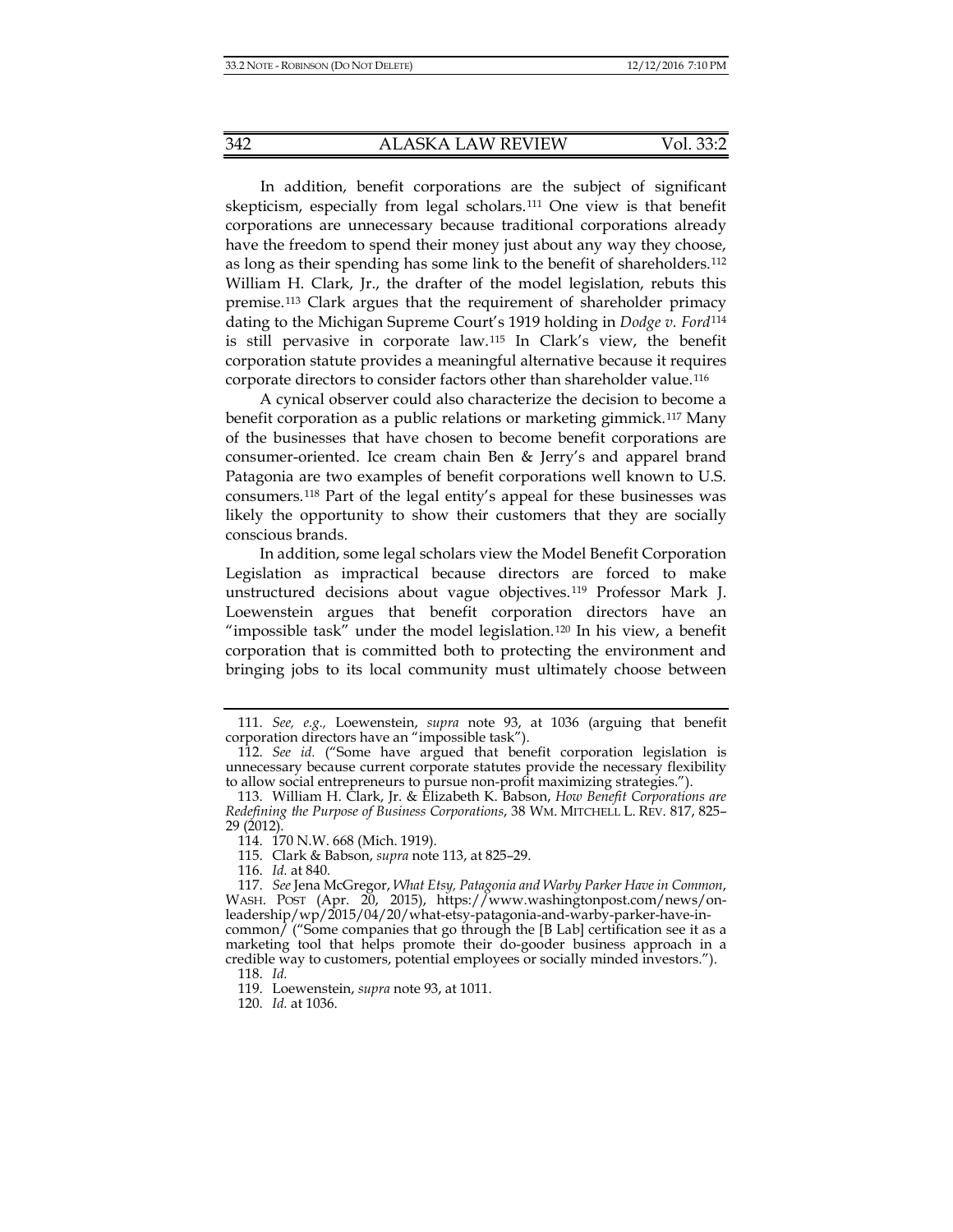#### 2016 THE BENEFITS OF A B CORP STATUTE 343

these ideals.[121](#page-14-0) Furthermore, Delaware Chancellor Leo E. Strine, Jr. argues that corporate directors are entrusted with other people's money and therefore can only be tasked with the goal of making money for investors.[122](#page-14-1) Strine argues that it is not feasible for directors to use outside investors' money to achieve social goals, especially because there are so many different social goals to pursue.[123](#page-14-2) In sum, corporate law experts remain skeptical about benefit corporations even though a majority of state legislatures have now enacted benefit corporation statutes. Alaska's legislature can take these critiques into consideration when it considers adopting its own benefit corporation statute.

## **B. The Benefit Corporation Bill Recently Proposed in the Alaska House of Representatives**

The Alaska House of Representative considered passing a benefit corporation statute this year.[124](#page-14-3) The proposed statute largely tracked B Lab's model legislation and contained relatively insignificant deviations from it.[125](#page-14-4) Although the bill had bipartisan support from legislators, it did not pass in 2016.[126](#page-14-5) According to a legislative aide for one of the bill's sponsors, similar legislation may be reintroduced in a future legislative session.[127](#page-14-6) The bill required benefit corporations to add a benefit director.[128](#page-14-7) It also required all directors to consider a variety of constituencies.[129](#page-14-8) Although it did not use the phrase "benefit enforcement proceeding," this appears to have been only a semantic deviation from the model legislation because it included a provision that put effectively the same scheme in place.<sup>[130](#page-14-9)</sup>

Alaska's benefit corporation bill did not mention the Native corporations, apparently affording them the same treatment as other

<sup>121.</sup> *Id.* at 1029.

<span id="page-14-2"></span><span id="page-14-1"></span><span id="page-14-0"></span><sup>122.</sup> *See* Strine, *supra* note [63,](#page-8-1) at 150–51 (arguing that it is unrealistic for directors to aspire to goals other than shareholder wealth maximization).

<sup>123.</sup> *Id.*

<sup>124.</sup> H.R. 49, 29th Leg., 1st Sess. (Alaska 2015).

<span id="page-14-4"></span><span id="page-14-3"></span><sup>125.</sup> *Compare* Alaska H.R. 49, sec. 1–3 *with* MODEL BENEFIT CORP. LEGIS. §§ 101– 402.

<span id="page-14-5"></span><sup>126.</sup> Alaska H.R. 49 (including sponsors from both parties such as Republican Rep. Paul Seaton and Democrat Rep. Jonathan Kreiss-Tomkins); *House of Representatives*, THE ALASKA STATE LEGISLATURE, http://house.legis.state.ak.us/rep.php?id=san (last visited Sept. 15, 2016); e-mail from Taneeka Hansen, legislative aide to Alaska Rep. Paul Seaton, to author (Nov. 7, 2016) (on file with author) [hereinafter Hansen e-mail].

<sup>127.</sup> Hansen e-mail, *supra* note 126.

<sup>128.</sup> Alaska H.R. 49, sec. 2 (amending ALASKA STAT. § 10.60.160).

<sup>129.</sup> *Id.* (amending ALASKA STAT. § 10.60.100).

<span id="page-14-9"></span><span id="page-14-8"></span><span id="page-14-7"></span><span id="page-14-6"></span><sup>130.</sup> *Compare id.* (amending ALASKA STAT. § 10.60.300) *with* MODEL BENEFIT CORP. LEGIS. §§ 102, 305(a)(1).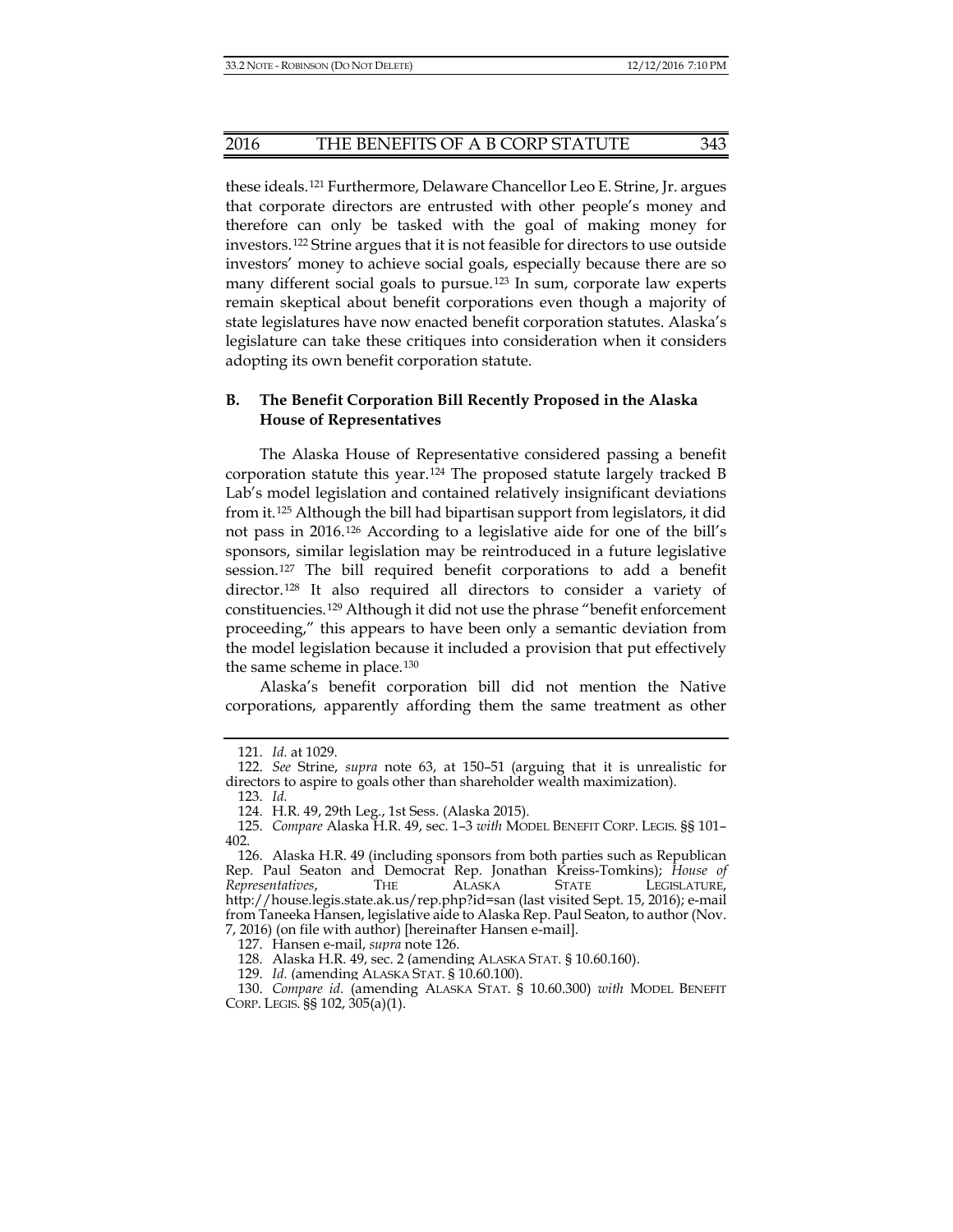existing corporations.[131](#page-15-0) The bill was not proposed to reform Native corporations, but was instead introduced for many of the same reasons that other states have adopted benefit corporation statutes—to give business promoters another choice in entity formation.[132](#page-15-1) Under the bill, Alaska corporations, including Native corporations, could have converted to benefit corporations by a two-thirds shareholder vote to amend their articles of incorporation.[133](#page-15-2)

# **III. A PROPOSAL TO CONSIDER THE BENEFITS OF THE BENEFIT CORPORATION ENTITY FOR ALASKA NATIVE CORPORATIONS**

Alaska should enact a benefit corporation statute because it would give Native corporations a legal entity that better aligns with their purpose. Native corporations have frequently been criticized as a poor legal entity to further the purposes of ANCSA.[134](#page-15-3) The benefit corporation entity offers Alaska Native corporations a promising alternative.

## **A. Benefit Corporation Legislation Offers an Attainable and Significant Reform Opportunity for Native Corporations**

This section will explain why the benefit corporation entity is a better reform opportunity for Native corporations than (1) attempting to convert Native corporations to non-profits or (2) enacting a constituency statute in Alaska. Enacting a benefit corporation statute is the most attainable opportunity to significantly reform the Native corporations. A widespread conversion of Native corporations into non-profits is impractical. ANCSA directed the regional corporations to organize as forprofit businesses under state law,[135](#page-15-4) and amending ANCSA is a federal legislative task.[136](#page-15-5) Furthermore, non-profits are not allowed to have shareholders or pay out a portion of their profits as dividends.[137](#page-15-6) Taking the ability to pay dividends away from the regional Native corporations

<span id="page-15-0"></span><sup>131.</sup> Telephone Interview with Taneeka Hansen, legislative aide to Alaska Rep. Paul Seaton (Feb. 22, 2016); *see generally* Alaska H.R. 49.

<span id="page-15-1"></span><sup>132.</sup> *See generally* Alaska H.R. 49 (creating alternative corporate form); *see also* SPONSOR STATEMENT: CSHB 49 (L&C), ALASKA STATE H.R., http://www.housemajority.org/2015/02/18/sponsor-statement-cshb-49-lc/ (stating that the goal of the bill is to "give businesses more flexibility and control over their decisions and to provide investors with a clear social investment option," and making no mention of Alaska Native issues in particular).

<span id="page-15-5"></span><span id="page-15-4"></span><span id="page-15-3"></span><span id="page-15-2"></span><sup>133.</sup> Alaska H.R. 49, sec. 2 (amending ALASKA STAT. §§ 10.60.010(2),  $10.60.700(a)$ ).

<sup>134.</sup> Chaffee, *supra* not[e 6,](#page-1-0) at 131–43.

<sup>135.</sup> 43 U.S.C. § 1606(d) (2012).

<sup>136.</sup> *Id.* § 1606(e).

<span id="page-15-6"></span><sup>137.</sup> ALASKA STAT. § 10.20.136.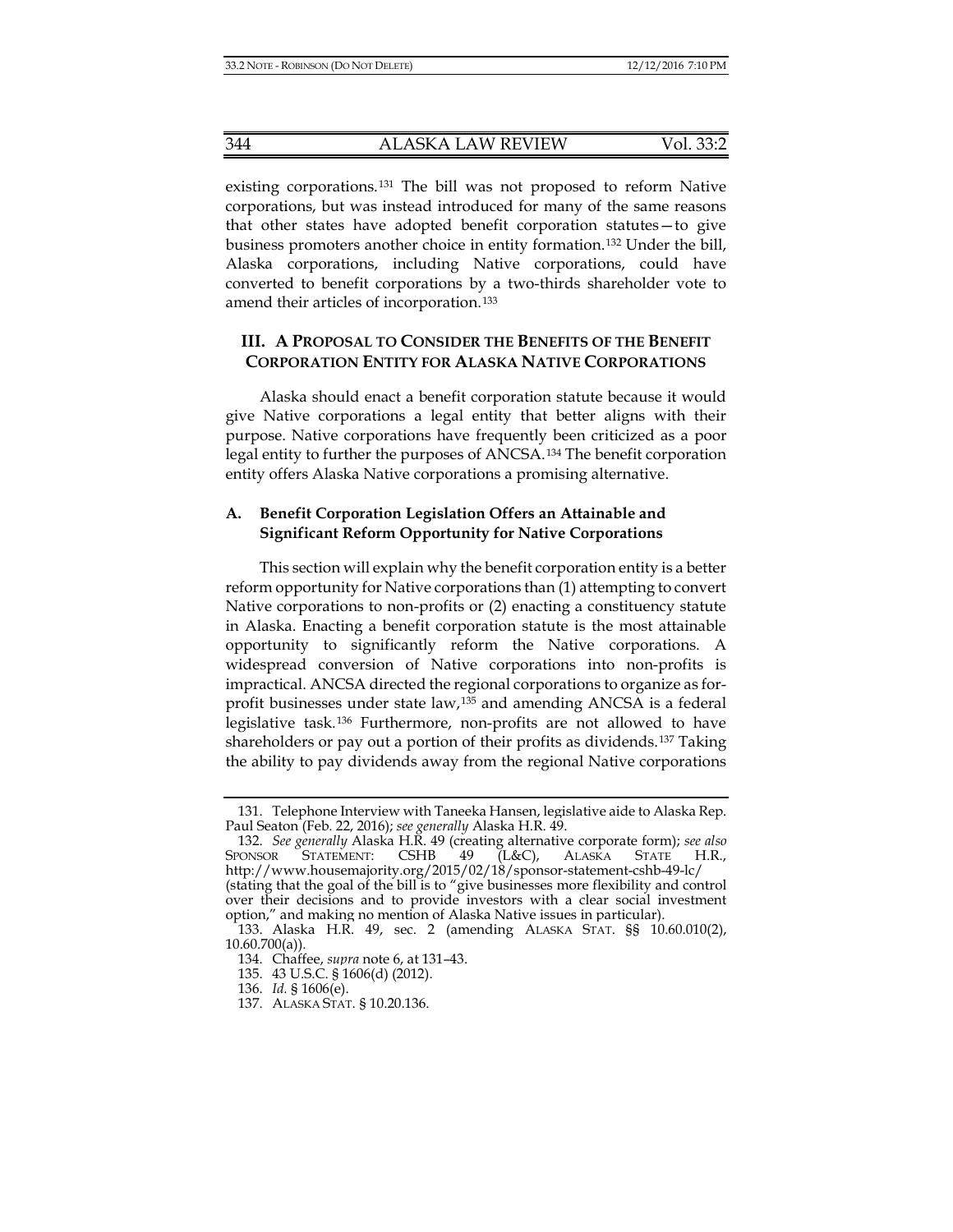would be far too drastic. Professor Eric C. Chaffee, writing in 2008 before the emergence of benefit corporations, argued for reforms that would allow Native corporations to operate with "nonprofit goals."[138](#page-16-0) A benefit corporation statute would allow Native corporations to do precisely that. The benefit corporation structure, which only emerged as an option for states in 2010,[139](#page-16-1) requires directors to function somewhat like a non-profit board. They must consider how their decisions will affect constituencies and further a variety of public benefits.[140](#page-16-2) Native corporations could also convert to benefit corporations without jeopardizing their ability to pay dividends to shareholders.<sup>[141](#page-16-3)</sup>

Although Alaska does not currently have a constituency statute,<sup>[142](#page-16-4)</sup> enacting one would also fail to provide Native corporations with a meaningful reform opportunity. Constituency statutes, also known as stakeholder statutes, are essentially just takeover defense mechanisms, and mergers and acquisitions are not generally relevant to Native corporations.[143](#page-16-5) As noted earlier in this Note, benefit corporation statutes make mandatory what stakeholder statutes make permissive. Corporations already have considerable flexibility to make decisions and take actions that relate in some way to benefitting their shareholders.[144](#page-16-6) Constituency statutes simply give them cover to do so when a takeover is imminent, adding nothing to the goal of promoting public benefits.<sup>[145](#page-16-7)</sup>

## **B. Benefit Corporation Legislation Allows Alaska to Initiate Native Corporation Reform without Federal Involvement**

A benefit corporation statute is an ideal reform opportunity for Native corporations because Alaska could pass a benefit corporation statute on its own without involving other states or the federal government. Enacting a benefit corporation statute would not require an amendment to ANCSA.[146](#page-16-8) Michael M. Pacheco has called for a federal

<sup>138.</sup> Chaffee, *supra* not[e 6,](#page-1-0) at 146–47.

<span id="page-16-2"></span><span id="page-16-1"></span><span id="page-16-0"></span><sup>139.</sup> RESPONSIFY, SOCIAL ENTERPRISE LAW TRACKER, http://www.socentlawtracker.org/#/bcorps (last visited Sept. 22, 2016).

<sup>140.</sup> Alaska H.R. 49, sec. 2 (amending ALASKA STAT. § 10.60.100).

<sup>141.</sup> *Id.* (amending ALASKA STAT. § 10.60.700(c)).

<sup>142.</sup> Standley, *supra* not[e 65,](#page-8-11) at 217.

<span id="page-16-5"></span><span id="page-16-4"></span><span id="page-16-3"></span><sup>143.</sup> *See* CASE & VOLUCK, *supra* note [23,](#page-3-0) at 196–97 (stating that no regional corporations have merged and few village corporation mergers have occurred).

<span id="page-16-6"></span><sup>144.</sup> *See, e.g.*, Loewenstein, *supra* note [93,](#page-11-0) at 1036 ("Some have argued that benefit corporation legislation is unnecessary because current corporate statutes provide the necessary flexibility to allow social entrepreneurs to pursue nonprofit maximizing strategies.").

<sup>145.</sup> Standley, *supra* not[e 65,](#page-8-11) at 218–19.

<span id="page-16-8"></span><span id="page-16-7"></span><sup>146.</sup> *See* Alaska H.R. 49, sec. 2 (amending ALASKA STAT. § 10.60.010(2)) (allowing corporations to change form by amendment to their articles of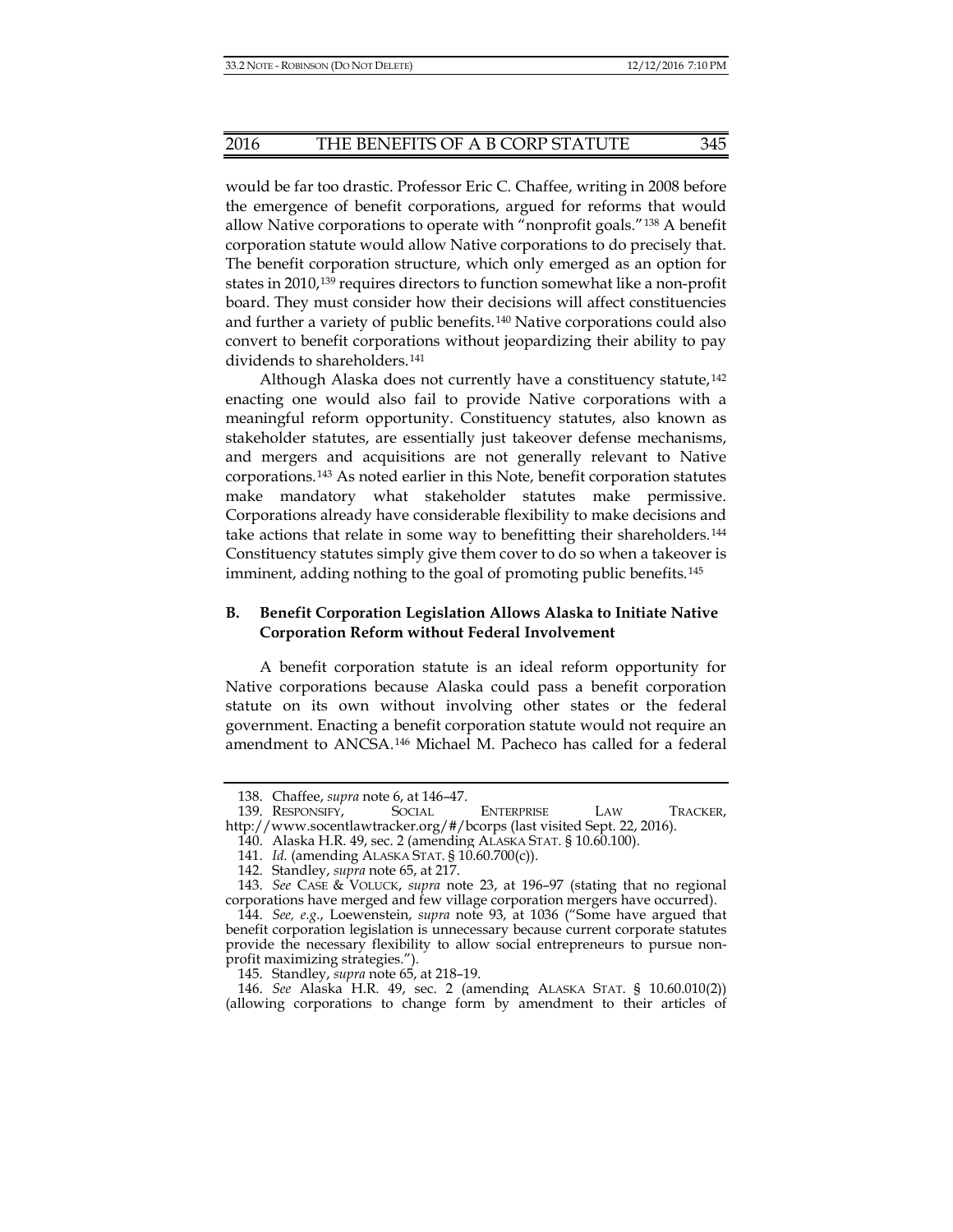Model Business Corporation Act that would only apply to Indian tribes.[147](#page-17-0) In his view, this would allow Indian corporations to achieve greater independence from state laws and regulations.[148](#page-17-1) However, Alaska's courts already have experience deciding cases about Native corporation issues.[149](#page-17-2) In light of this experience, it does not make sense to cede key disputes about Native corporations to the federal courts. Enacting a benefit corporation statute is a sensible approach because it is a local solution. Alaska can pass the legislation on its own without any federal involvement or coordination with other states required. Moreover, nothing in the language of ANCSA would seem to preclude Native corporations from becoming benefit corporations.[150](#page-17-3)

In addition, the introduction of the benefit corporation legal entity in Alaska may prevent the need for future changes to ANCSA. Congress typically amends ANCSA every couple years.[151](#page-17-4) These amendments have given Native corporations the ability to distribute payouts disproportionately to support certain groups, such as the elderly or shareholders' families.[152](#page-17-5) Benefit corporations would give Native corporations a greater level of flexibility on payout distribution and other confining aspects of traditional corporate law, such as shareholder primacy. Constant federal revisions to ANCSA in order to preempt state corporate law would become less of a necessity. This could better position Native corporations for the long term by reducing their reliance on the federal government's biannual amendments to ANCSA, which have become customary to fix problems as they arise.

The benefit corporation would also be a better model than the current disjointed structure in which each regional Native corporation donates money to an associated non-profit. Corporations are allowed to donate to non-profits, but it may be difficult for shareholders to force them to commit to do so. Through a benefit corporation, Native corporations could effectively merge with their associated non-profits and streamline their efforts and operations. Corporations could also

<span id="page-17-0"></span>incorporation).

<sup>147.</sup> Michael M. Pacheco, *Toward a Truer Sense of Sovereignty: Fiduciary Duty in Indian Corporations*, 39 S.D. L. REV. 49, 90 (1994).

<sup>148.</sup> *Id.* at 91.

<span id="page-17-2"></span><span id="page-17-1"></span><sup>149.</sup> *See, e.g.*, Nenana Fuel Co. v. Native Vill. of Venetie, 834 P.3d 1229 (Alaska 1992) (considering whether Native corporations are sovereign entities).

<span id="page-17-3"></span><sup>150.</sup> ANCSA required the regional corporations to incorporate as for-profit businesses under state law. 43 U.S.C. § 1606(d) (2012). The village corporations can also incorporate under state law, but may be set up as non-profits. § 1607(a).

<span id="page-17-5"></span><span id="page-17-4"></span><sup>151.</sup> *See* CASE & VOLUCK, *supra* note [23,](#page-3-0) at 165 ("Enacted on December 18, 1971, the Alaska Native Claims Settlement Act was to be amended by nearly every Congress for the next thirty-five years.").

<sup>152.</sup> *Id.* at 197.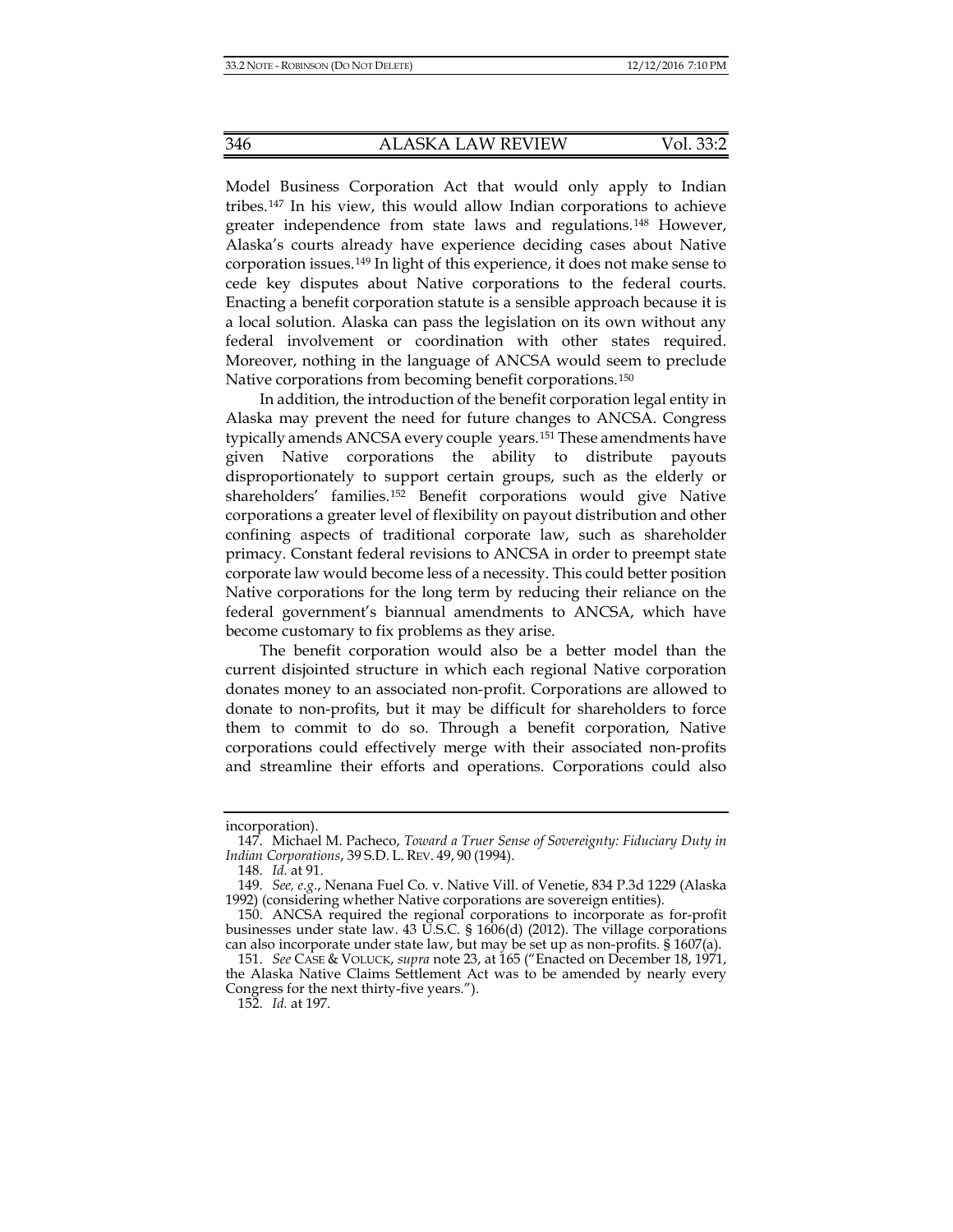commit to provide specified levels of funding to the services that are currently provided by the regional Native corporations' associated nonprofits.

# **C. The Chance to Provide Native Corporations an Alternative Legal Entity is Sufficient Reason for Alaska to Enact a Benefit Corporation Statute**

In Alaska, the chance to provide Native corporations with an alternative legal entity is sufficient reason to enact a benefit corporation statute. While benefit corporations are the subject of significant skepticism, they have unique promise in Alaska because of the reform opportunity they offer to Native corporations.

When the criticism of the benefit corporation legal entity is analyzed in relation to Native corporations, much is either irrelevant or mitigated. Native corporations have a legal obligation to boost shareholder value, but they are already viewed as having other constituencies.[153](#page-18-0) The benefit corporation entity would *force* them to take these other groups into account. As benefit corporations, Native corporations would need to pursue public benefits, both general and specific.[154](#page-18-1) According to the model legislation, a corporation can identify a "specific public benefit," such as "providing low-income or underserved individuals or communities with beneficial products or services."[155](#page-18-2) This language would allow Native corporations to focus on providing benefits to a specific tribe or village, or for Alaska Natives in a designated region.

Within the benefit corporation structure, independent benefit directors would hold Native corporation directors accountable for pursuing public benefits.[156](#page-18-3) Annual benefit reports would also subject directors to public scrutiny.[157](#page-18-4) As benefit corporations, Native corporation directors would be legally required to consider shareholder value as one of many factors.[158](#page-18-5) Shareholder value and dividend payments would have to be assessed alongside other considerations such as environmental protection, land conservation, cultural heritage, job creation for villages, or whatever other factors the Native corporation

<span id="page-18-3"></span><span id="page-18-2"></span><span id="page-18-1"></span><span id="page-18-0"></span><sup>153.</sup> Howard, *supra* not[e 6](#page-1-0) ("All Native business leaders are faced with far more taxing demands than just creating profit. Most mission statements include language like 'improving the lives of shareholders.'").

<sup>154.</sup> MODEL BENEFIT CORP. LEGIS. § 301(a)(1)(iii)–(vii).

<sup>155.</sup> *Id.* § 102.

<span id="page-18-4"></span><sup>156.</sup> *Id.* § 302(c).

<sup>157.</sup> *Id.* § 401.

<span id="page-18-5"></span><sup>158.</sup> *Id.* § 301.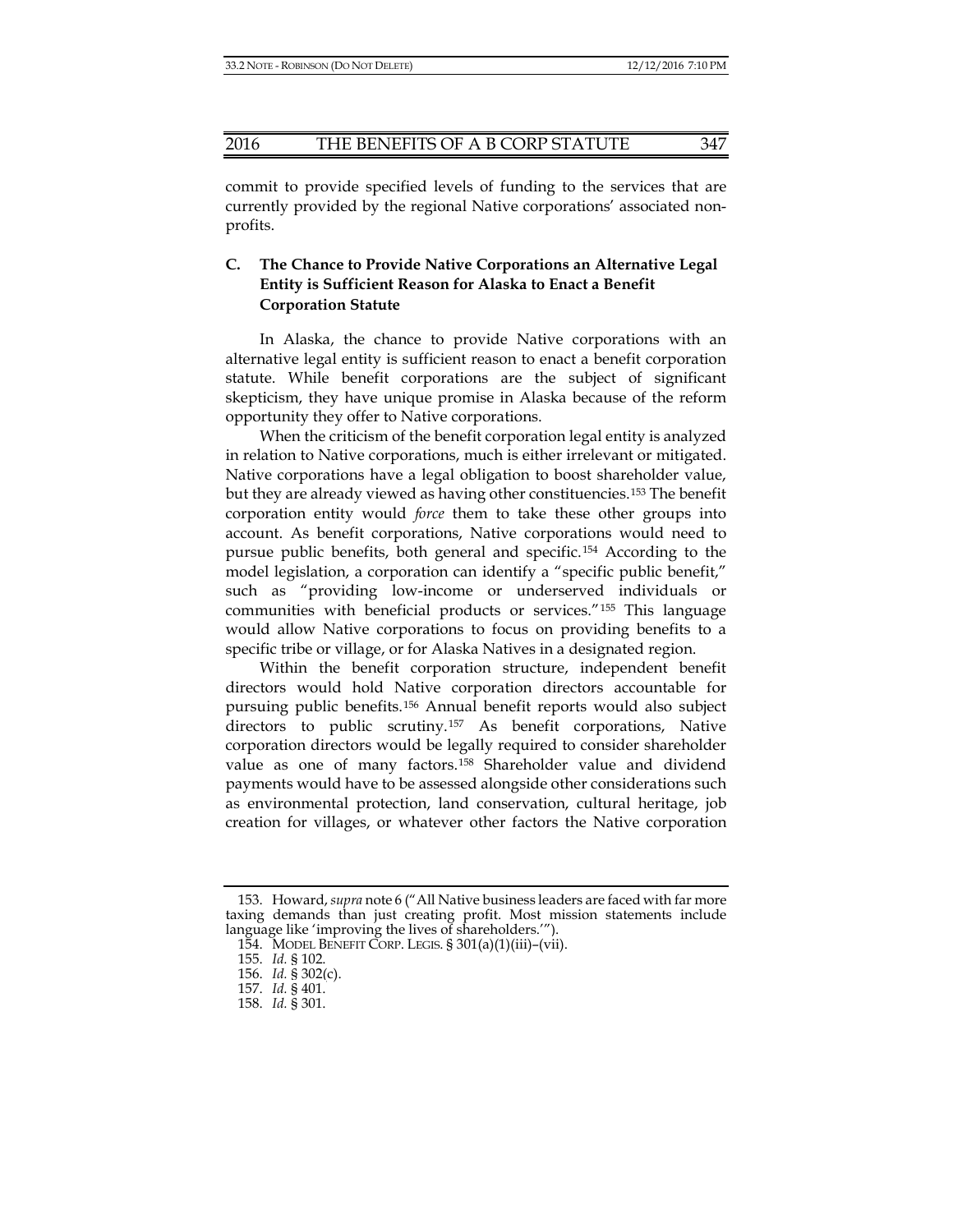identified *ex ante*.[159](#page-19-0) Becoming a benefit corporation would require a Native corporation to reject shareholder primacy in favor of a multifaceted decision-making approach that considers the needs of many constituencies.

<span id="page-19-5"></span>Because Native corporations often play a role in Native selfgovernance,[160](#page-19-1) they are more prepared than other corporations to consider multiple constituencies and competing factors in their decisionmaking. Professor Loewenstein has criticized the Model Benefit Corporation Legislation as unworkable.[161](#page-19-2) He argues that benefit corporation directors have an "impossible task" because they are legally required to weigh many different factors and consider a variety of constituencies in making their decisions.[162](#page-19-3) This criticism of benefit corporations is overly cynical. The task that the benefit corporation statute requires of the benefit corporation does not greatly differ from the task required of non-profit directors like university trustees, elected government officials, or any other board that is required to consider factors other than the bottom line. Since Native corporations already occupy a role in Alaskan society that somewhat parallels a government entity, their directors are perhaps better conceived as trustees for the Alaska Native population in the corporation's respective region or village.[163](#page-19-4) The benefit corporation legal entity would mandate this role for Native corporation directors.

However, Native corporations have been restricted in their activities by traditional corporate law. Amendments to ANCSA in 1987 allowed for the creation of "settlement trusts," which are a vehicle for providing disproportionate benefits to particular members of a Native

<sup>159.</sup> *Id.*

<span id="page-19-1"></span><span id="page-19-0"></span><sup>160.</sup> *See* Douglas M. Branson, *Still Square Pegs in Round Holes? A Look at ANCSA Corporations, Corporate Governance, and Indeterminate Form or Operation of Legal Entities*, 24 ALASKA L. REV. 203, 205–06 (2007) ("Despite certificates as business corporations, however, ANSCA corporations . . . act as political entities . . . ."); *see also* Anderson*, supra* not[e 5,](#page-1-7) at 34–36 (describing how ANCSA was drafted to focus on land and stating that, as a result, it failed to include any mechanisms promoting Alaska Native self-government other than the Native corporations themselves, which were used as "administrative mechanisms" to resolve land disputes); Alaska v. Native Vill. of Venetie Tribal Gov't, 522 U.S. 520, 523 (1998) (holding that land received by Alaska Natives under ANCSA is not "Indian country," thus limiting tribal jurisdiction over the land).

<sup>161.</sup> Loewenstein, *supra* not[e 93,](#page-11-0) at 1036.

<sup>162.</sup> *Id.*

<span id="page-19-4"></span><span id="page-19-3"></span><span id="page-19-2"></span><sup>163.</sup> Biographies of Native corporation directors show that they are respected leaders in Native communities. *See, e.g.*, *Board of Directors*, ARCTIC SLOPE REGIONAL CORP., https://www.asrc.com/About/Pages/Board.aspx#inline14 (last visited Sept. 16, 2016) (describing how board seats are reserved for residents of each village).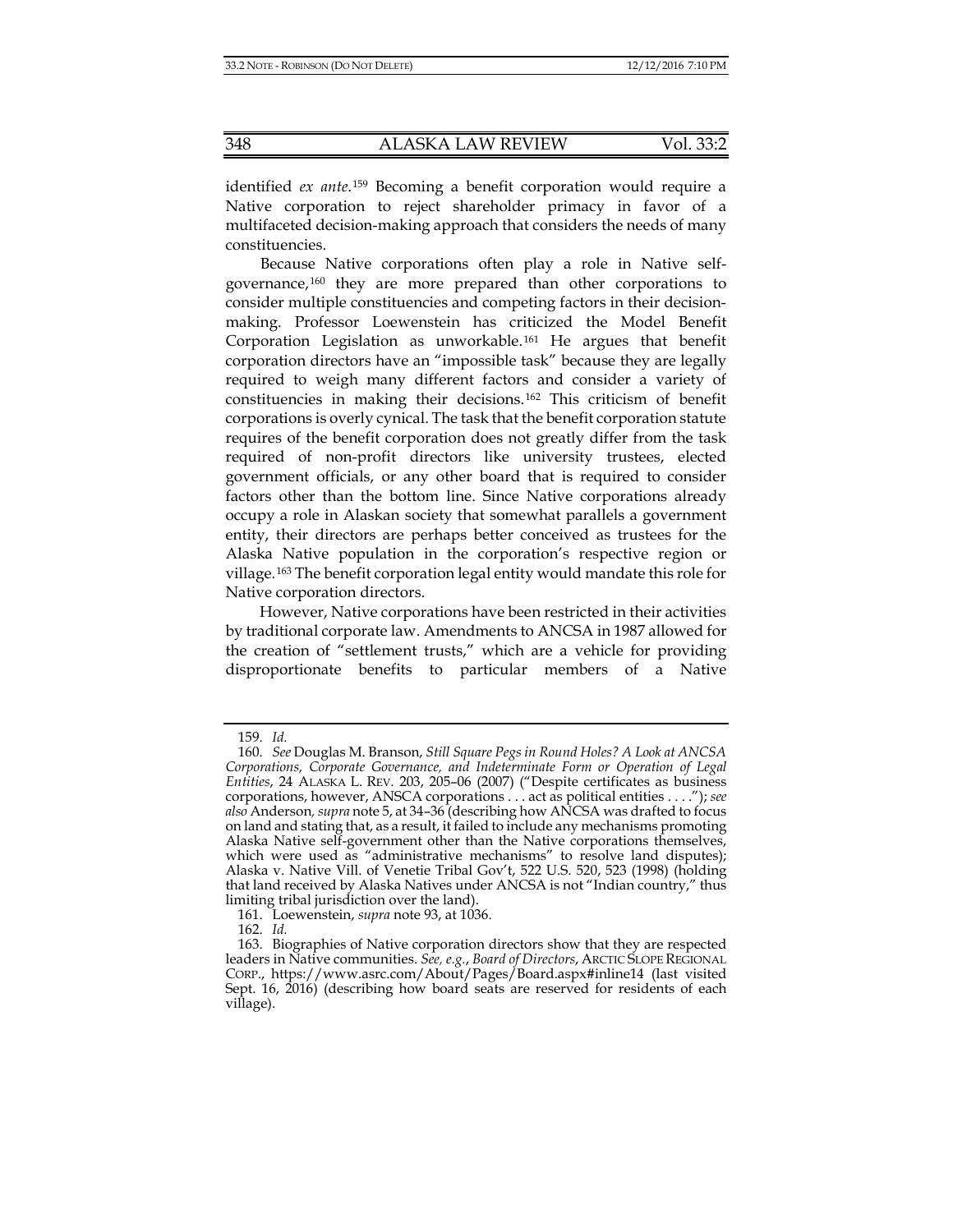community.[164](#page-20-0) Previous efforts by Native corporations to support particular groups in their communities have violated the rule that corporate dividends must be equally distributed.[165](#page-20-1) For example, in *Hanson v. Kake Tribal Corp.*,[166](#page-20-2) the Alaska Supreme Court held that Native corporations could not engage in a "social welfare program" in which benefits would flow only to original shareholders.[167](#page-20-3) The proposed program was intended to support families of elderly shareholders through the purchase of life insurance policies.[168](#page-20-4) When the Alaska Supreme Court struck down the Native corporation's shareholder life insurance plan, Congress responded by amending ANCSA in 1998 to *allow* the provision of disproportionate benefits to both shareholders and their families.[169](#page-20-5) By naming support of the elderly members of the Native community and their families as one of the corporation's specific public benefits, the Native corporations could justify these kinds of programs if they were benefit corporations. Although the creation of "settlement trusts" and the 1998 amendments have addressed these problems through federal intervention, the benefit corporation would allow for an Alaska-specific approach to resolving such problems.

As benefit corporation directors, Native corporation directors would be legally required to assume the public-serving role that to some extent they are already expected to fulfill. Their decisions would be no more arbitrary than decisions made by governments or non-profits, such as universities. Further, the criticism of benefit corporations as merely public relations or marketing gimmicks does not hold up because benefit corporation directors face legal liability when they neglect the factors they are required by the statute to consider.[170](#page-20-6) Additionally, Native corporations do not generally operate consumer-oriented businesses since they tend to concentrate their businesses in industries like timber, oil and gas, or mining.[171](#page-20-7)

Moreover, since Native corporations do not have outside investors, their relationship with shareholders is perhaps better suited to the benefit corporation entity structure. Chancellor Strine's argument—that directors should not be deciding how to spend other people's money on social causes—is not relevant for considering Native corporations as benefit

<span id="page-20-2"></span><span id="page-20-1"></span><span id="page-20-0"></span><sup>164.</sup> CASE & VOLUCK, *supra* note [23,](#page-3-0) at 197.

<sup>165.</sup> *Id.*

<span id="page-20-3"></span><sup>166.</sup> 939 P.2d 1320 (Alaska 1997).

<sup>167.</sup> *Id.* at 1324.

<span id="page-20-5"></span><span id="page-20-4"></span><sup>168.</sup> *Id.* at 1322.

<sup>169.</sup> CASE & VOLUCK, *supra* note [23,](#page-3-0) at 197.

<span id="page-20-6"></span><sup>170.</sup> MODEL BENEFIT CORP. LEGIS. § 305.

<span id="page-20-7"></span><sup>171.</sup> CASE & VOLUCK, *supra* note [23,](#page-3-0) at 178, 182.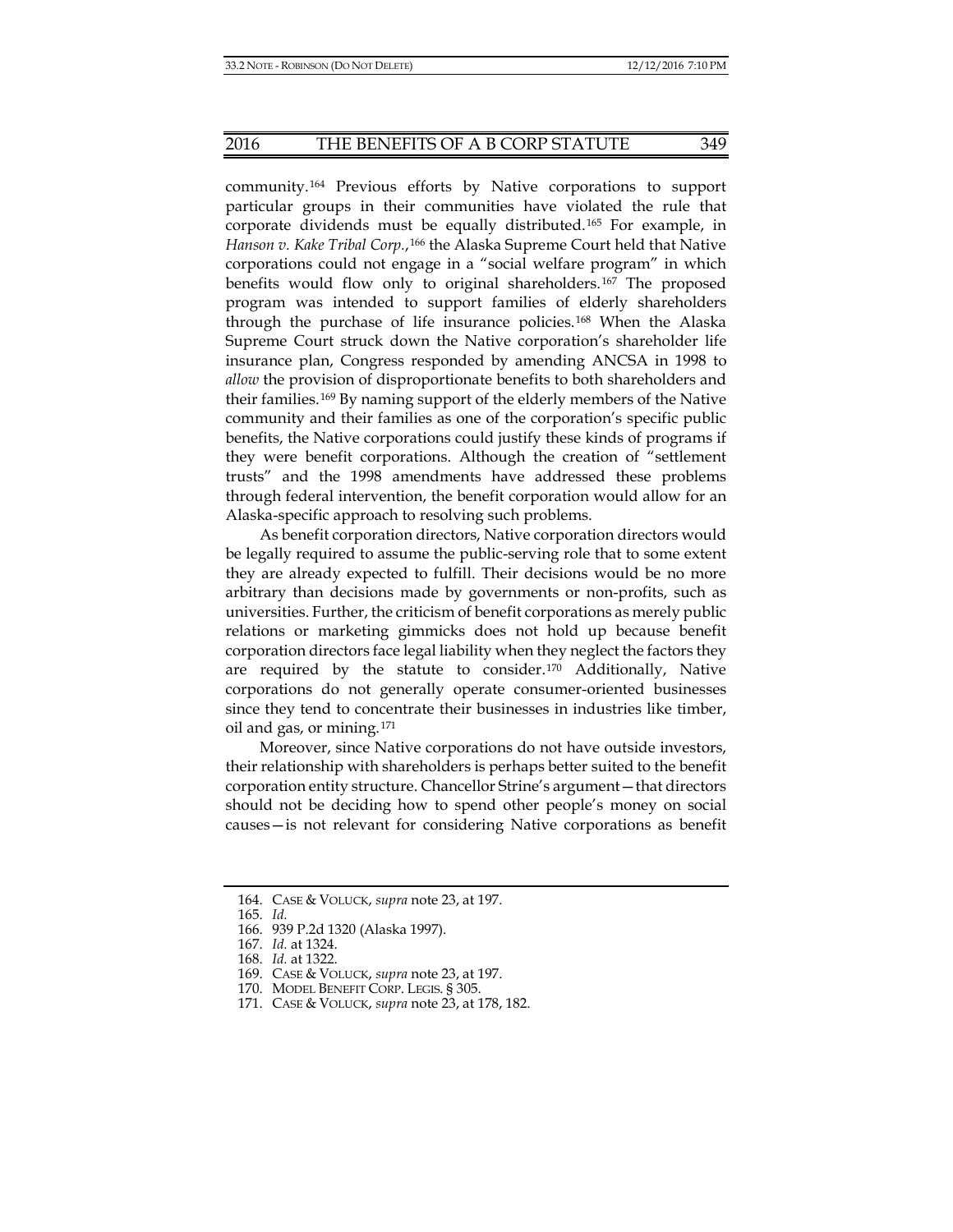corporations.[172](#page-21-0) Native corporation directors must make decisions about how to spend money and deploy resources that were entrusted to them by the federal government through ANCSA. They do not have outside investors who are expecting a return on their investment. This bolsters the case for Native corporations as benefit corporations.

Furthermore, Native corporations need a significant reform opportunity because their financial and economic status quo is unsatisfactory. Native corporations were bailed out by the federal government in the 1980s through the use of special tax treatment.[173](#page-21-1) Although some are well-run, successful businesses, others have continued to struggle.[174](#page-21-2) Many Alaska Native communities are still stuck in poverty or lack employment opportunities. Admittedly, changing a corporation's legal entity is not itself a business strategy. No evidence suggests that either the financial performance of Native corporations or the economic conditions of Alaska Natives would improve solely due to the transformation of Native corporations into benefit corporations.[175](#page-21-3) However, the financial and economic status quo of the Native corporations is also not a compelling reason to reject the significant reform opportunity that benefit corporation legislation offers. Native corporations need a new approach to consider.

In sum, Alaska should enact a benefit corporation statute because it would provide Native corporations with a meaningful reform opportunity. Given the persistent criticism of Native corporations and their significance for Alaska Natives, the opportunities offered by this reform are sufficient reason for Alaska's legislature to move forward and enact a benefit corporation statute.

# **D. Native Corporations Should Give their Shareholders the Opportunity to Vote on Converting to a Benefit Corporation**

If Alaska were to enact a benefit corporation statute, the law would only give Native corporations an alternative legal entity to consider. The statute would not require them to change their legal structure.[176](#page-21-4) This is a reasonable approach. Alaska should not force Native corporations to

<sup>172.</sup> Strine, *supra* not[e 63,](#page-8-1) at 149–51.

<span id="page-21-1"></span><span id="page-21-0"></span><sup>173.</sup> *See* CASE & VOLUCK, *supra* note [23,](#page-3-0) at 180–81 (describing the congressionally-established temporary moratorium on land taxes for Native corporations).

<sup>174.</sup> Chaffee, *supra* not[e 6,](#page-1-0) at 151.

<span id="page-21-3"></span><span id="page-21-2"></span><sup>175.</sup> *See* Branson, *supra* note [160,](#page-19-5) at 235–36 (arguing that the choice of legal entity matters less than is commonly believed).

<span id="page-21-4"></span><sup>176.</sup> *See* Alaska H.R. 49, sec. 2 (amending ALASKA STAT. §§ 10.60.010(2), 10.60.700(a)) (giving corporations' shareholders the choice to change form by amendment to their articles of incorporation).